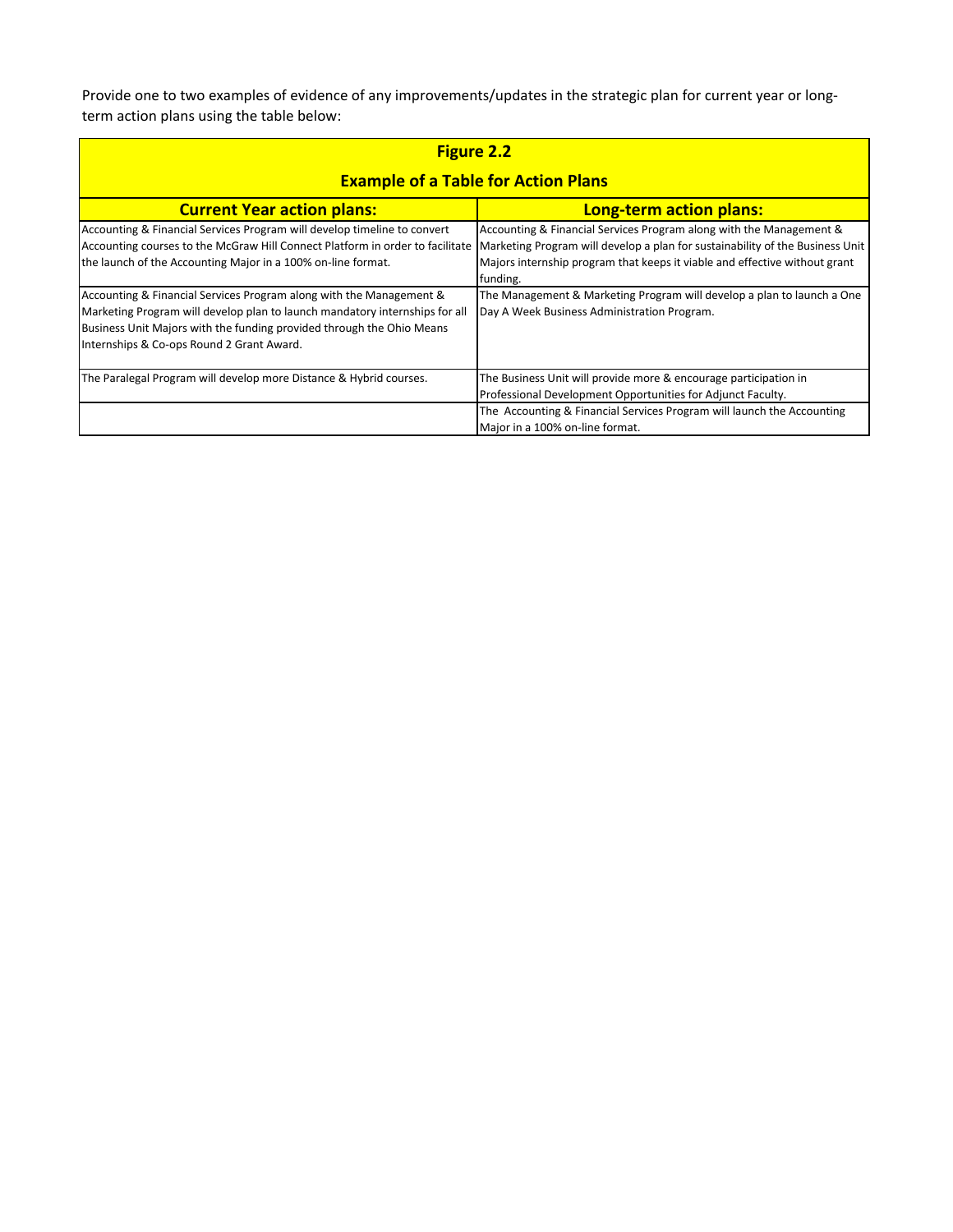# **Standard Three: Student- and Stakeholder-Focused Results**

#### **Use this format to respond to Criterion 3.8. If you are submitting a self-study for reaffirmation, this is the same table used in your QA report.**

Student- and stakeholder-focused results examine how well your organization satisfies students and stakeholders key needs and expectations.

Performance measures may include: satisfaction and dissatisfaction of current and past students and key stakeholders, perceived value, loyalty, persistence, or other aspects of *relationship building, end of course surveys, alumni surveys, Internship feedback, etc.*

*Measurement instrument or processes may include end of course surveys, alumni surveys, Internship feedback, etc.*

Each academic unit must demonstrate linkages to business practitioners and organizations, which are current and significant, including an advisory board.

Periodic surveys should be made of graduates, transfer institutions, and/or employers of graduates to obtain data on the success of business programs in preparing students to compete successfully for entry-level positions.

| <b>Performance</b><br><b>Measure: What measurement</b><br><b>is your goal?</b><br>The goal should process?                                                              | <b>What is your</b><br><b>linstrument or</b><br>be measurable. (indicate length) | <b>Current</b><br><b>Results:</b><br><b>What are your</b><br><b>current</b><br>results?              | <b>Analysis of Results:</b><br><b>What did you learn from</b><br>your results? | <b>Action Taken or Improvement</b><br>made: What did you<br>improve or what is your next<br>step?                                                                                                                                                                                                                                                                                                                                                                                                                                                 | <b>Provide a graph or table of resulting trends (3-5</b><br>data points preferred)                                                                                                    |
|-------------------------------------------------------------------------------------------------------------------------------------------------------------------------|----------------------------------------------------------------------------------|------------------------------------------------------------------------------------------------------|--------------------------------------------------------------------------------|---------------------------------------------------------------------------------------------------------------------------------------------------------------------------------------------------------------------------------------------------------------------------------------------------------------------------------------------------------------------------------------------------------------------------------------------------------------------------------------------------------------------------------------------------|---------------------------------------------------------------------------------------------------------------------------------------------------------------------------------------|
| The Accredited<br>Business Unit Majors Survey Report from<br>will achieve an 80%   the Career Services<br>placement rate from Office.<br>the graduate status<br>report. | The Annual Graduate                                                              | Respondents from<br>the survey have<br>exceeded the goal of 2012.<br>80% for the last five<br>years. | Results from the 2013 & 2014<br>graduate surveys trended up from               | The local job market is strengthening.<br>The Career Services Office continues<br>to offer numerous job fairs, interview<br>workshops, & business etiquette<br>training sessions for students. Plans<br>are in place to launch mandatory<br>work based learning (internship)<br>experiences for all students in the<br>Business Unit starting in the 2014 -<br>2015 academic year. Rhodes State<br>College has received \$360,000 in<br>grant funding from the State of Ohio<br>to help launch internships in the<br><b>Business Unit Majors.</b> | <b>Annual Graduation Survey</b><br>100%<br>90%<br>80%<br>70%<br>60%<br>$\blacksquare$ Goal<br>50%<br>Actual<br>40%<br>30%<br>20%<br>10%<br>0%<br>2011<br>2010<br>2012<br>2013<br>2014 |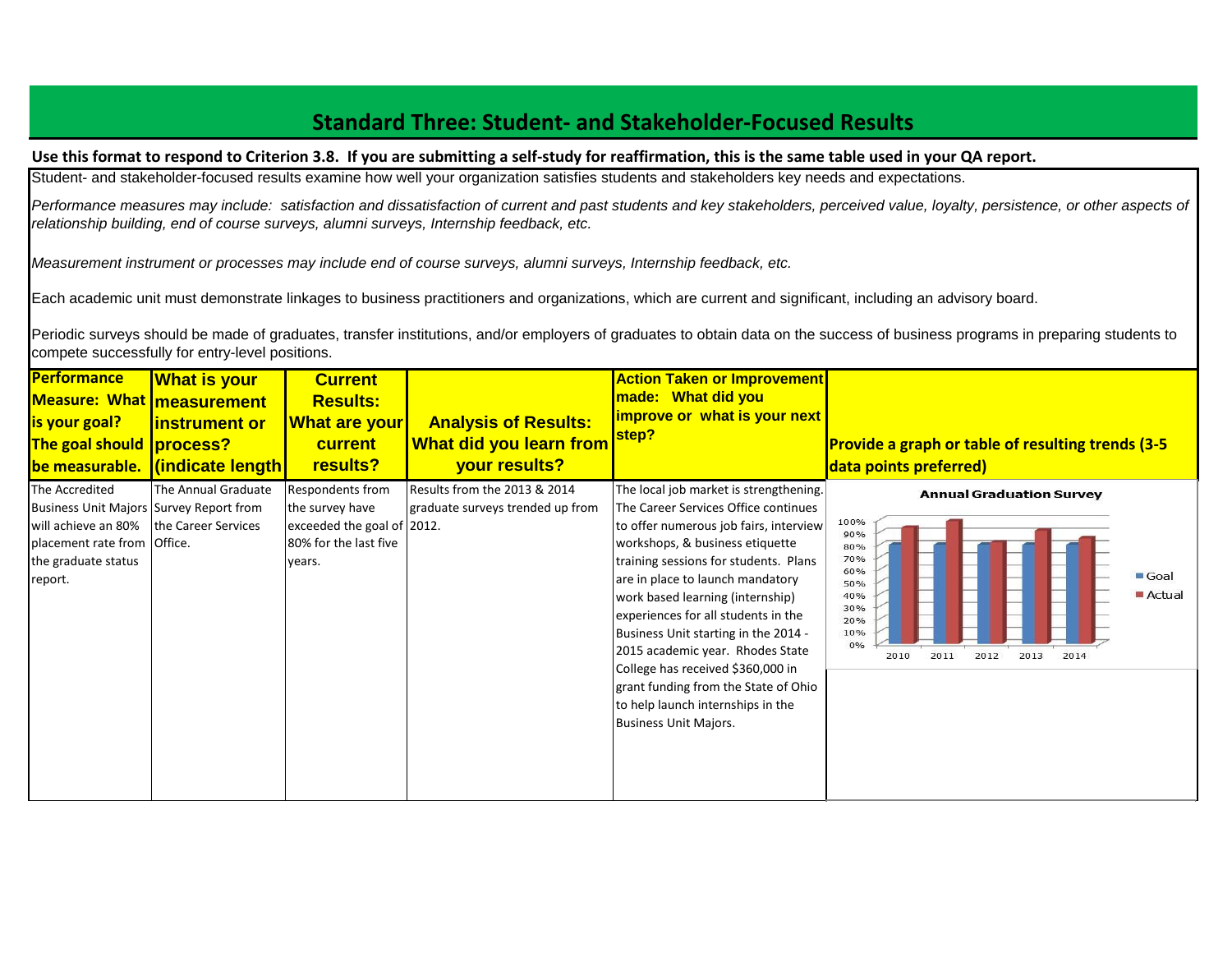| Paralegal employers<br>surveyed will report<br>that at least 75% of<br><b>Rhodes State</b><br>graduates were<br>prepared "very well"<br>or "well".      | 2012 Paralegal<br>Employer Survey.                                              | Employer<br>responders having<br>experience with<br>Rhodes paralegal<br>graduates reported<br>60% were prepared<br>'very well" or<br>'well". The<br>remaining 40% were<br>reported to have<br>been prepared<br>'adequately". | Overall employers feel that Rhodes<br>State graduates are prepared for<br>entry level paralegal positions. The<br>variety of different types of<br>employers for paralegal graduates<br>provides challenges to develop<br>curriculum that meets all of their<br>diverse needs. (Please note that<br>this survey is completed every three employers hosting interns to<br>the Fall of 2015.) | Paralegal Program will follow up with<br>a 2015 employer survey to gauge<br>employer satisfaction. One area of<br>focus will be to improve the response<br>rates to allow for a more accurate<br>picture of employer satisfaction. The<br>ACC/FIN & MGT/MKT Programs are<br>planning to develop a survey for<br>years - the next survey will go out in measure employer satisfaction with<br>the level of preparation for students<br>participating in internship process. | Paralegal Employer Survey - Level of<br>Preparation<br>■ Very Well<br>40%<br>40%<br>$\blacksquare$ Well<br><b>Adequately</b><br>20%                                                         |
|---------------------------------------------------------------------------------------------------------------------------------------------------------|---------------------------------------------------------------------------------|------------------------------------------------------------------------------------------------------------------------------------------------------------------------------------------------------------------------------|---------------------------------------------------------------------------------------------------------------------------------------------------------------------------------------------------------------------------------------------------------------------------------------------------------------------------------------------------------------------------------------------|----------------------------------------------------------------------------------------------------------------------------------------------------------------------------------------------------------------------------------------------------------------------------------------------------------------------------------------------------------------------------------------------------------------------------------------------------------------------------|---------------------------------------------------------------------------------------------------------------------------------------------------------------------------------------------|
| Paralegal graduates<br>surveyed will report<br>that at least 75% of<br>them felt that<br><b>Rhodes State</b><br>prepared them "very<br>well" or "well". | 2004, 2006, 2009, &<br>2012 Paralegal<br>graduate surveys                       | In the 2012 survey<br>80% of Graduates<br>indicated that<br><b>Rhodes State</b><br>prepared them "very<br>well" or "well" for<br>their paralegal<br>positions.                                                               | Program has a strong history of<br>graduate & employer satisfaction.<br>(Please note that this survey is<br>completed every three years - the<br>next survey will go out in the Fall of<br>2015.                                                                                                                                                                                            | Program will follow up with a 2015<br>graduate survey to gauge graduate<br>satisfaction. One area of focus will<br>be to improve the response rates to<br>allow for a more accurate picture of<br>graduate satisfaction.                                                                                                                                                                                                                                                   | <b>Paralegal Graduate Surveys</b><br>70%<br>60%<br>50%<br>■ 2004<br>40%<br>30%<br>■ 2006<br>20%<br>■ 2009<br>10%<br>■ 2012<br>0%<br><b>Well</b><br>Very Well<br>Adequately<br>Not yerl well |
| The Accredited<br><b>Business Unit</b><br>Programs will<br>conduct two<br>Program Advisory<br><b>Committee Meetings</b><br>per academic year.           | Agendas & Minutes<br>from Program Advisory Business Unit<br>Committee meetings. | All three Accredited<br>Programs met goal                                                                                                                                                                                    | Program Chairs should continue to<br>plan meetings well in advance to<br>accommodate member's schedules.                                                                                                                                                                                                                                                                                    | In the Spring of 2015 the Advisory<br>Committees were surveyed to gain<br>insight into their overall satisfaction<br>and experience as a member of the<br>committee. The response to the<br>survey was overwhelmingly positive<br>and emphasized that the members<br>feel their input is valued by the<br>program chair and faculty members.                                                                                                                               | $AY 2009-10 = 6$ meetings<br>AY 2010-11 = 6 meetings<br>$AY 2011-12 = 6$ meetings<br>$AY 2012-13 = 6$ meetings<br>$AY$ 2013-14 = 6 meetings                                                 |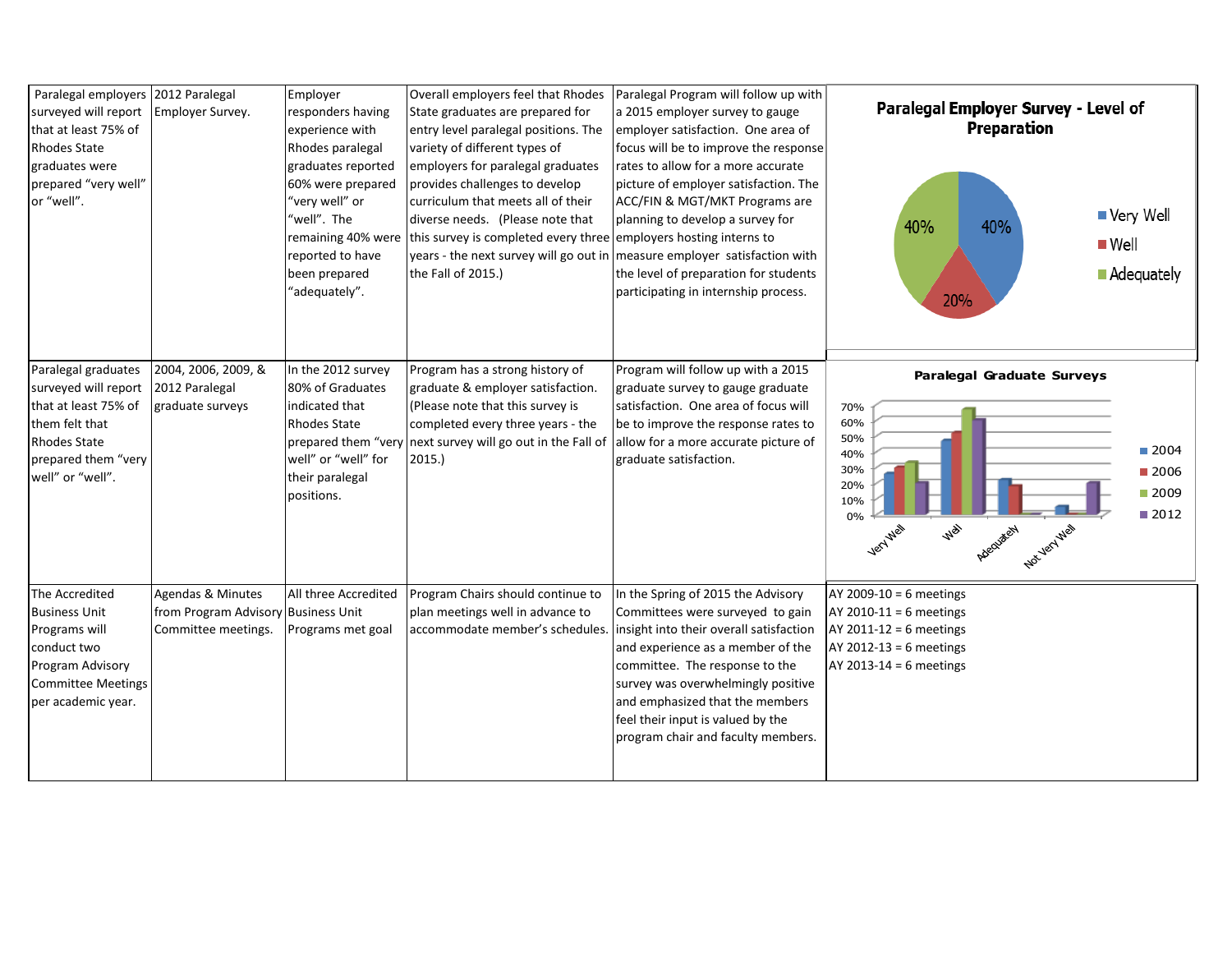|                                                                                                                                                    |                                                                                                                                                                                                                                                                                                                                                                                                                                                                                                                                 |                                     |                                                                                                                                                                                                                                               | <b>Standard #4 Measurement and Analysis of Student Learning and Performance</b>                                                                                                                                                                                                                                                                                                                                                                    |                                                                                                                                                                                                                                                                                                                                                                                                                                                                                                                                                                                                    |
|----------------------------------------------------------------------------------------------------------------------------------------------------|---------------------------------------------------------------------------------------------------------------------------------------------------------------------------------------------------------------------------------------------------------------------------------------------------------------------------------------------------------------------------------------------------------------------------------------------------------------------------------------------------------------------------------|-------------------------------------|-----------------------------------------------------------------------------------------------------------------------------------------------------------------------------------------------------------------------------------------------|----------------------------------------------------------------------------------------------------------------------------------------------------------------------------------------------------------------------------------------------------------------------------------------------------------------------------------------------------------------------------------------------------------------------------------------------------|----------------------------------------------------------------------------------------------------------------------------------------------------------------------------------------------------------------------------------------------------------------------------------------------------------------------------------------------------------------------------------------------------------------------------------------------------------------------------------------------------------------------------------------------------------------------------------------------------|
|                                                                                                                                                    |                                                                                                                                                                                                                                                                                                                                                                                                                                                                                                                                 |                                     | Use this table to supply data for Criterion 4.2.                                                                                                                                                                                              |                                                                                                                                                                                                                                                                                                                                                                                                                                                    |                                                                                                                                                                                                                                                                                                                                                                                                                                                                                                                                                                                                    |
| <b>Performance</b><br><b>Indicator</b>                                                                                                             |                                                                                                                                                                                                                                                                                                                                                                                                                                                                                                                                 |                                     |                                                                                                                                                                                                                                               | <b>Definition</b>                                                                                                                                                                                                                                                                                                                                                                                                                                  |                                                                                                                                                                                                                                                                                                                                                                                                                                                                                                                                                                                                    |
| 1. Student Learning<br><b>Results</b>                                                                                                              | Direct - Assessing student performance by examining samples of student work<br>Formative - An assessment conducted during the student's education.<br>Summative – An assessment conducted at the end of the student's education.<br>Internal – An assessment instrument that was developed within the business unit.<br>External – An assessment instrument that was developed outside the business unit.<br>from the U.S. Department of Education Research and Statistics, or results from a vendor providing comparable data. |                                     |                                                                                                                                                                                                                                               | Indirect - Assessing indicators other than student work such as getting feedback from the student or other persons who may provide relevant information.                                                                                                                                                                                                                                                                                           | A student learning outcome is one that measures a specific competency attainment. Examples of a direct assessment (evidence) of student learning attainment that might be used include: capstone<br>performance, third-party examination, faculty-designed examination, professional performance, licensure examination). Add these to the description of the measurement instrument in column two:<br>Comparative – Compare results between classes, between online and on ground classes, Between professors, between programs, between campuses, or compare to external results such as results |
|                                                                                                                                                    |                                                                                                                                                                                                                                                                                                                                                                                                                                                                                                                                 |                                     | <b>Analysis of Results</b>                                                                                                                                                                                                                    |                                                                                                                                                                                                                                                                                                                                                                                                                                                    |                                                                                                                                                                                                                                                                                                                                                                                                                                                                                                                                                                                                    |
| <b>Performance Measure</b>                                                                                                                         | What is your measurement<br>instrument or process?                                                                                                                                                                                                                                                                                                                                                                                                                                                                              | <b>Current Results</b>              | <b>Analysis of Results</b>                                                                                                                                                                                                                    | <b>Action Taken or Improvement</b><br>made                                                                                                                                                                                                                                                                                                                                                                                                         | $(3 -$<br><b>Insert Graphs or Tables of Resulting Trends</b><br>5 data points preferred)                                                                                                                                                                                                                                                                                                                                                                                                                                                                                                           |
| Measurable goal                                                                                                                                    | Do not use grades.                                                                                                                                                                                                                                                                                                                                                                                                                                                                                                              | What are your current<br>results?   | What did you learn<br>from the results?                                                                                                                                                                                                       | What did you improve or what<br>is your next step?                                                                                                                                                                                                                                                                                                                                                                                                 |                                                                                                                                                                                                                                                                                                                                                                                                                                                                                                                                                                                                    |
| What is your goal?                                                                                                                                 | (Indicate type of instrument)<br>direct, formative, internal,<br>comparative                                                                                                                                                                                                                                                                                                                                                                                                                                                    |                                     |                                                                                                                                                                                                                                               |                                                                                                                                                                                                                                                                                                                                                                                                                                                    |                                                                                                                                                                                                                                                                                                                                                                                                                                                                                                                                                                                                    |
| At least 70% of Accounting<br>Majors will demonstrate<br>proficient writing skills by<br>producing correct, effective, and<br>coherent assignments | ACC-2401 Capstone course (Internal &<br>Summative) All programs are assessed on reported.<br>an annual basis to measure student<br>learning outcomes. (Please see program<br>outcomes under Standard #4) The<br>Accounting Major has been selected as an<br>example to show you how student<br>learning outcomes are established and<br>measured.                                                                                                                                                                               | Goal was exceeded in all five years | The Accounting major will<br>continue to require 9<br>credit semester hours of<br>course work in<br>communication in<br>addition to redesigning<br>writing portfolio<br>assignments that are<br>utilized in 3 separate<br>accounting courses. | The last five years have been trending<br>significantly higher than the goal of 70%.<br>The program will look at adding more<br>case studies into the Accounting major<br>curriculum to reinforce what students are<br>learning in their general education<br>communication classes.                                                                                                                                                               | <b>Writing Skills</b><br>100%<br>90%<br>80%<br>70%<br>60%<br>Goal<br>50%<br>Actual<br>40%<br>30%<br>20%<br>10%<br>0%<br>2011<br>2012<br>2010<br>2013<br>2014                                                                                                                                                                                                                                                                                                                                                                                                                                       |
| At least 70% of Accounting<br>Majors will display the ability to<br>critically think and analyze<br>accounting information.                        | ACC-2401 Capstone course (Internal &<br>Summative) All programs are assessed on reported.<br>an annual basis to measure student<br>learning outcomes. (Please see program<br>outcomes under Standard #4) The<br>Accounting Major has been selected as an<br>example to show you how student<br>learning outcomes are established and<br>measured.                                                                                                                                                                               | Goal was exceeded in all five years | The Accounting Major wil<br>continue to use in depth<br>problems in technical<br>courses that require<br>students to synthesize<br>information and make<br>recommendations.                                                                   | The program plans to incorporate a new<br>textbook related to business ethics in the<br>ACC 2401 course in the 2014-2015<br>academic year. The case studies in this<br>textbook will emphasize critical thinking<br>skills in relation to ethical dilemmas.                                                                                                                                                                                        | <b>Critical Thinking</b><br>90%<br>80%<br>70%<br>60%<br>$\blacksquare$ Goal<br>50%<br>40%<br>Actual<br>30%<br>20%<br>10%<br>0%<br>2011<br>2013<br>2014<br>2010<br>2012                                                                                                                                                                                                                                                                                                                                                                                                                             |
| At least 70% of Accounting<br>Maiors will demonstrate<br>familiarity with Generally<br><b>Accepted Accounting Principles</b><br>(GAAP).            | ACC-2401 Capstone course (Internal &<br>Summative) All programs are assessed on reported.<br>an annual basis to measure student<br>learning outcomes. (Please see program<br>outcomes under Standard #4) The<br>Accounting Major has been selected as an<br>example to show you how student<br>learning outcomes are established and<br>measured.                                                                                                                                                                               | Goal was exceeded in all five years | mix of upper level<br>technical courses within<br>the degree.                                                                                                                                                                                 | The Accounting Major will In the 2014-2015 academic year, most of<br>continue to offer a heavy the Accounting courses will move to<br>McGraw Hill textbooks that utilize their<br>"Connect" on-line learning tools. This<br>change is being made to give students<br>more resources and immediate feedback<br>on homework problems. This should<br>improve student engagement and assist<br>students with their understanding of<br>GAAP concepts. | <b>GAAP</b><br>100%<br>90%<br>80%<br>70%<br>60%<br>Goal<br>50%<br>Actual<br>40%<br>30%<br>20%<br>10%<br>0%<br>2011<br>2012<br>2013 2014<br>2010                                                                                                                                                                                                                                                                                                                                                                                                                                                    |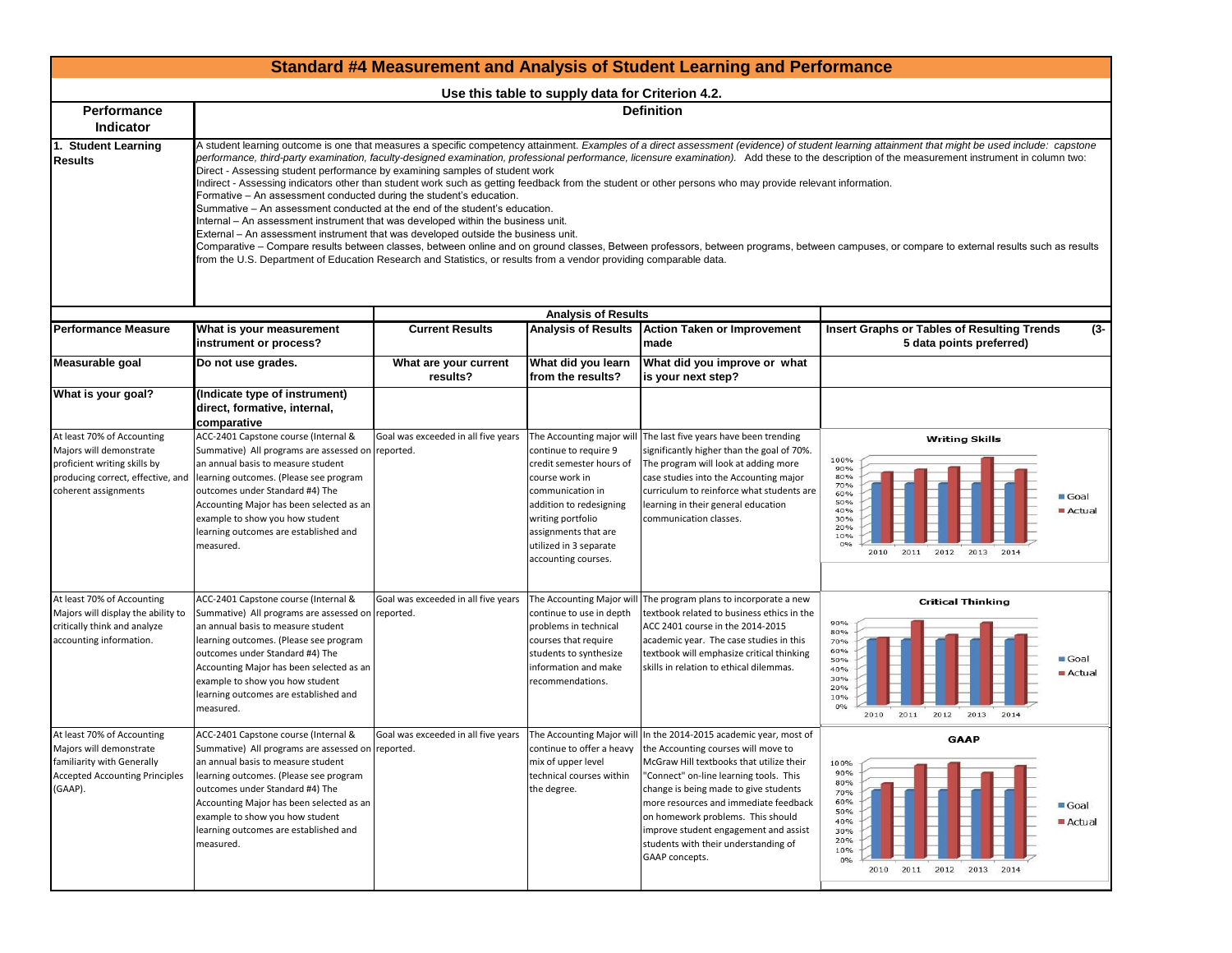| Rhodes State graduates of the<br>Accounting, Financial Services,<br>Business Administration,<br><b>Business Management,</b><br>Marketing, Human Resources, &<br>Paralegal Majors will perform at<br>or above the national average on<br>key accounting concepts that are<br>covered on the Educational<br>Testing Service (ETS) Major Field<br>Test (MFT). | <b>Educational Testing Service (ETS) Major</b><br>Field Test (MFT) for Associate Degree<br>Business. (External, Summative, &<br>Comparative) | Financial Accounting Concepts that<br>were measured were the Balance<br>Sheet, Income Statement, &<br>Statement of Retained Earnings. In<br>no periods measured did the<br>Rhodes State graduates exceed the<br>National Average on these<br>concepts, but in most periods our<br>graduates trended very close to the<br>National Average.                                                            | A renewed emphasis<br>needs to be placed on the<br>accounting student<br>learning outcomes in the<br>ACC 1010 course through<br>homework assignments,<br>projects, and exams.                                                                                                                                                                               | During AY 2014-2015, most of the<br>accounting courses will change over to<br>textbooks by McGraw Hill which utilize<br>the "Connect" on-line learning tools. This<br>change is being made to give students<br>more resources and immediate feedback<br>on homework problems. It is expected<br>that this change will drive improvement in 20<br>student performance on the topics<br>covered by the Major Field Test, which<br>students are required to take as part of<br>their Capstone course. Furthermore in<br>the past, students have not received a<br>grade when they take the Major Field<br>Test, and therefore didn't always take the<br>Major Field Test as seriously as they<br>should. In an attempt to encourage<br>students to be more diligent when taking<br>the Major Field Test, the department is<br>exploring the possibility of offering<br>scholarships/other incentives to the<br>students with the highest scores on the<br>exam each year. | ETS Major Field Test Results - Financial<br><b>Accounting Topic: Balance Sheet</b><br>60<br>50<br>40<br>30 <sub>2</sub><br>10<br>$\Omega$<br>2012 Rhodes<br>2013 Rhodes<br>2014 Rhodes<br>National Average<br>ETS Major Field Test Results - Financial<br>Accounting Topic: Income Statement & Retained<br>Earnings<br>60<br>50<br>40<br>30<br>20<br>$10\,$<br>$\overline{0}$<br>National Average<br>2012 Rhodes<br>2013 Rhodes<br>2014 Rhodes |
|------------------------------------------------------------------------------------------------------------------------------------------------------------------------------------------------------------------------------------------------------------------------------------------------------------------------------------------------------------|----------------------------------------------------------------------------------------------------------------------------------------------|-------------------------------------------------------------------------------------------------------------------------------------------------------------------------------------------------------------------------------------------------------------------------------------------------------------------------------------------------------------------------------------------------------|-------------------------------------------------------------------------------------------------------------------------------------------------------------------------------------------------------------------------------------------------------------------------------------------------------------------------------------------------------------|------------------------------------------------------------------------------------------------------------------------------------------------------------------------------------------------------------------------------------------------------------------------------------------------------------------------------------------------------------------------------------------------------------------------------------------------------------------------------------------------------------------------------------------------------------------------------------------------------------------------------------------------------------------------------------------------------------------------------------------------------------------------------------------------------------------------------------------------------------------------------------------------------------------------------------------------------------------------|------------------------------------------------------------------------------------------------------------------------------------------------------------------------------------------------------------------------------------------------------------------------------------------------------------------------------------------------------------------------------------------------------------------------------------------------|
| Rhodes State graduates of the<br>Accounting, Financial Services,<br>Business Administration,<br><b>Business Management,</b><br>Marketing, Human Resources, &<br>Paralegal Majors will perform at<br>or above the national average on<br>key economic concepts that are<br>covered on the Educational<br>Testing Service (ETS) Major Field<br>Test (MFT).   | <b>Educational Testing Service (ETS) Major</b><br>Field Test (MFT) for Associate Degree<br>Business. (External, Summative, &<br>Comparative) | Economic Concepts that were<br>measured were Supply & Demand<br>as well and Employment/Inflation<br>& Growth. On the Supply &<br><b>Demand Concept Rhodes Business</b><br>graduates trended very close to the<br>National average, but this not<br>exceed it. On the<br>Employment/Inflation & Growth<br>Concept Rhodes graduates<br>exceeded the National average in<br>the 2012-2013 academic year. | All Rhodes State Business<br>Students take either<br>Macroeconomics or<br>Microeconomics. Only<br>the Business<br><b>Administration Majors</b><br>take both Economics<br>courses. Considering this<br>we are satisfied with the<br>overall performance of<br>the Rhodes State Business<br>graduates on both<br>Macroeconomics and<br>Microeconomics topics. | Students are required to take the field<br>test as part of their capstone courses. In<br>the past, students have not received a<br>grade when they take the Major Field<br>Test, and therefore didn't always take the<br>Major Field Test as seriously as they<br>should. In an attempt to encourage<br>students to be more diligent when taking<br>the Major Field Test, the department is<br>exploring the possibility of offering<br>scholarships/other incentives to the<br>students with the highest scores on the<br>exam each year.                                                                                                                                                                                                                                                                                                                                                                                                                             | ETS Major Field Test Results - Microeconomics<br><b>Topic: Supply &amp; Demand</b><br>80<br>70<br>60<br>50<br>40<br>30<br>20<br>10 <sup>°</sup><br>$\theta$<br>2012 Rhodes<br>2013 Rhodes<br>2014 Rhodes<br>National Average<br>ETS Major Field Test Results - Macroeconomics<br>Topic: Employment/Inflation & Growth<br>60<br>50<br>40<br>30<br>20<br>10<br>2012 Rhodes<br>2013 Rhodes<br>2014 Rhodes<br>National Average                     |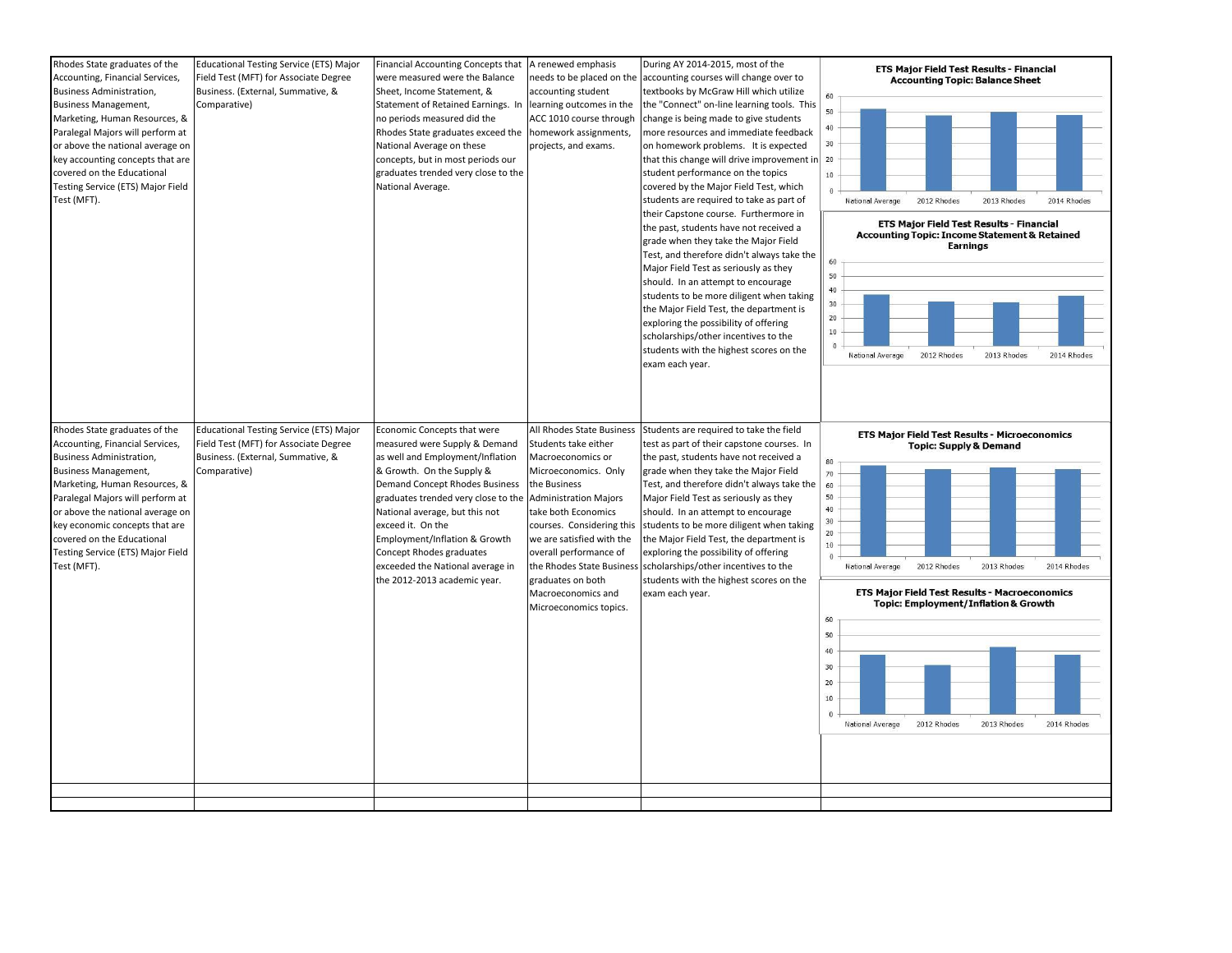**Complete the following table. Provide three or four examples, reporting what you consider to be the most important data. It is not necessary to provide results for every process.**

| <b>Faculty and Staff</b><br><b>Focused Results</b>                                                                                                                                            | business faculty and staff.                                                                                                                        | environment, safety, absenteeism, turnover, or complaints.                                                                          |                                                                                                                                                                                                                                                                                                                                                                                                                                                                   |                                                                                                                                                                                                                                                                                                                                                                                                                                                                                                                                                                                                                                                                                                                                                   | Faculty and staff-focused results examine how well the organization creates and maintains a positive, productive, learning-centered work environment for<br>Key indicators may include: professional development, scholarly activities, community service, administrative duties, business and industry interaction, number<br>of advisees, number of committees, number of theses supervised, satisfaction or dissatisfaction of faculty and staff, positive, productive, and learning-centered |
|-----------------------------------------------------------------------------------------------------------------------------------------------------------------------------------------------|----------------------------------------------------------------------------------------------------------------------------------------------------|-------------------------------------------------------------------------------------------------------------------------------------|-------------------------------------------------------------------------------------------------------------------------------------------------------------------------------------------------------------------------------------------------------------------------------------------------------------------------------------------------------------------------------------------------------------------------------------------------------------------|---------------------------------------------------------------------------------------------------------------------------------------------------------------------------------------------------------------------------------------------------------------------------------------------------------------------------------------------------------------------------------------------------------------------------------------------------------------------------------------------------------------------------------------------------------------------------------------------------------------------------------------------------------------------------------------------------------------------------------------------------|--------------------------------------------------------------------------------------------------------------------------------------------------------------------------------------------------------------------------------------------------------------------------------------------------------------------------------------------------------------------------------------------------------------------------------------------------------------------------------------------------|
|                                                                                                                                                                                               |                                                                                                                                                    |                                                                                                                                     | <b>Analysis of Results</b>                                                                                                                                                                                                                                                                                                                                                                                                                                        |                                                                                                                                                                                                                                                                                                                                                                                                                                                                                                                                                                                                                                                                                                                                                   |                                                                                                                                                                                                                                                                                                                                                                                                                                                                                                  |
| <b>Performance Measure</b><br>Measurable goal                                                                                                                                                 | What is your<br>measurement instrument<br>(Indicate length of cycle)                                                                               | <b>Current Results</b><br>What are your current<br>results?                                                                         | <b>Analysis of Results</b><br>What did you learn from the results?                                                                                                                                                                                                                                                                                                                                                                                                | <b>Action Taken or</b><br>Improvement made<br>What did you improve or<br>what is your next step?                                                                                                                                                                                                                                                                                                                                                                                                                                                                                                                                                                                                                                                  | Insert Graphs or Tables of Resulting Trends<br>$(3-5)$<br>data points preferred)                                                                                                                                                                                                                                                                                                                                                                                                                 |
| What is your goal?<br>The Accredited Business<br>Unit within the BPS Division<br>will strive for minimal<br>turnover in full time faculty<br>and staff.                                       | Annual review of<br>employment status of full<br>time faculty and staff.                                                                           | From July 2012 to June 2014<br>the Dean of the BPS Division<br>voluntarily resigned and one<br>full time faculty member<br>retired. | While we strive for minimal turnover in<br>faculty it is not unavoidable. The turnover<br>of one faculty position (Marketing)<br>resulted from retirement. The full time<br>Marketing Faculty position was not filled,<br>but was absorbed into the workload of the<br>Management/Marketing Chair position.<br>The Dean of the BPS division voluntary<br>resigned for personal reasons. This<br>position was filled in a timely manner by<br>an new interim Dean. | The Accredited Business<br>Unit will continue to monitor<br>turnover and work with<br>Rhode's leadership to<br>develop a succession plan<br>for future retirements,<br>resignations, and<br>reorganizations.                                                                                                                                                                                                                                                                                                                                                                                                                                                                                                                                      | Turnover within the Accredited Business Unit<br>$AY$ 2009-10 = 0<br>AY 2010-11 = 1 (Diane Maloney)<br>AY 2011-12 = 3 (Michael Rex, Amanda Weimerskirch, &<br><b>Christine Cross)</b><br>AY 2012-13 = 1 (Ralph Boyer)<br>AY 2013-14 = 1 (Brenda Rizor)                                                                                                                                                                                                                                            |
| The Accredited Business<br>Unit Programs within the<br><b>BPS Division will achieve</b><br>ratings from the Student<br>Evaluation of Instruction<br>that will exceed the<br>College's average | Student Evaluation of<br>Instruction surveys that are<br>administered each term.<br>The student course<br>evaluations use a 1 to 5<br>point scale. | For a 7 term reporting period<br>the College average is 4.5 out<br>of 5.0 scale.                                                    | The MGT/MKT Program met or exceeded<br>the College average in 5 of 7 terms. The<br>ACC/FIN Program met or exceeded the<br>College average 6 of 7 terms. The<br>PARALEG Program met or exceeded the<br>College average 5 of 6 terms. The<br>lowest average rating during a term<br>experienced by a program was a 4.2 out<br>of a 5 point scale.                                                                                                                   | We have found that not all<br>classes are consistently<br>surveyed especially on-line<br>classes. On-line students<br>are often given the<br>opportunity to complete an<br>instructor evaluation within<br>the learning management<br>system, but often very few<br>students complete it. A<br>direct effort will be<br>undertaken by the chairs to<br>reach out to on-line students<br>to encourage their<br>completion of these surveys.<br>The Business Unit will also<br>work with Institutional<br>Research to develop<br>controls to mandate<br>completion of instructor<br>evaluations for on-line<br>students. This should drive<br>improved response rates<br>and better data to analyze<br>related to Instructor<br>Teaching Behaviors. | <b>ACC/FIN</b><br>5.0<br>4,8<br>4.6<br>4, 4<br>4.2<br>4.0<br>3.8<br>3.6<br>3.4<br>3.2<br>3.0<br>Fall<br>Spring<br>Fall<br>Spring<br>Summer<br>Summer<br>Summer<br>2012<br>2013<br>2012<br>2013<br>2013<br>2014<br>2014<br><b>MGT/MKT/ECN</b><br>5.0<br>4.8<br>4.6<br>4.4<br>4.2<br>4.0<br>3.8<br>3.6<br>3.4<br>3.2<br>3.0<br>Fall<br>Fall<br>Summer<br>Spring<br>Summer<br>Spring<br>Summer<br>2012<br>2012<br>2013<br>2013<br>2013<br>2014<br>2014                                              |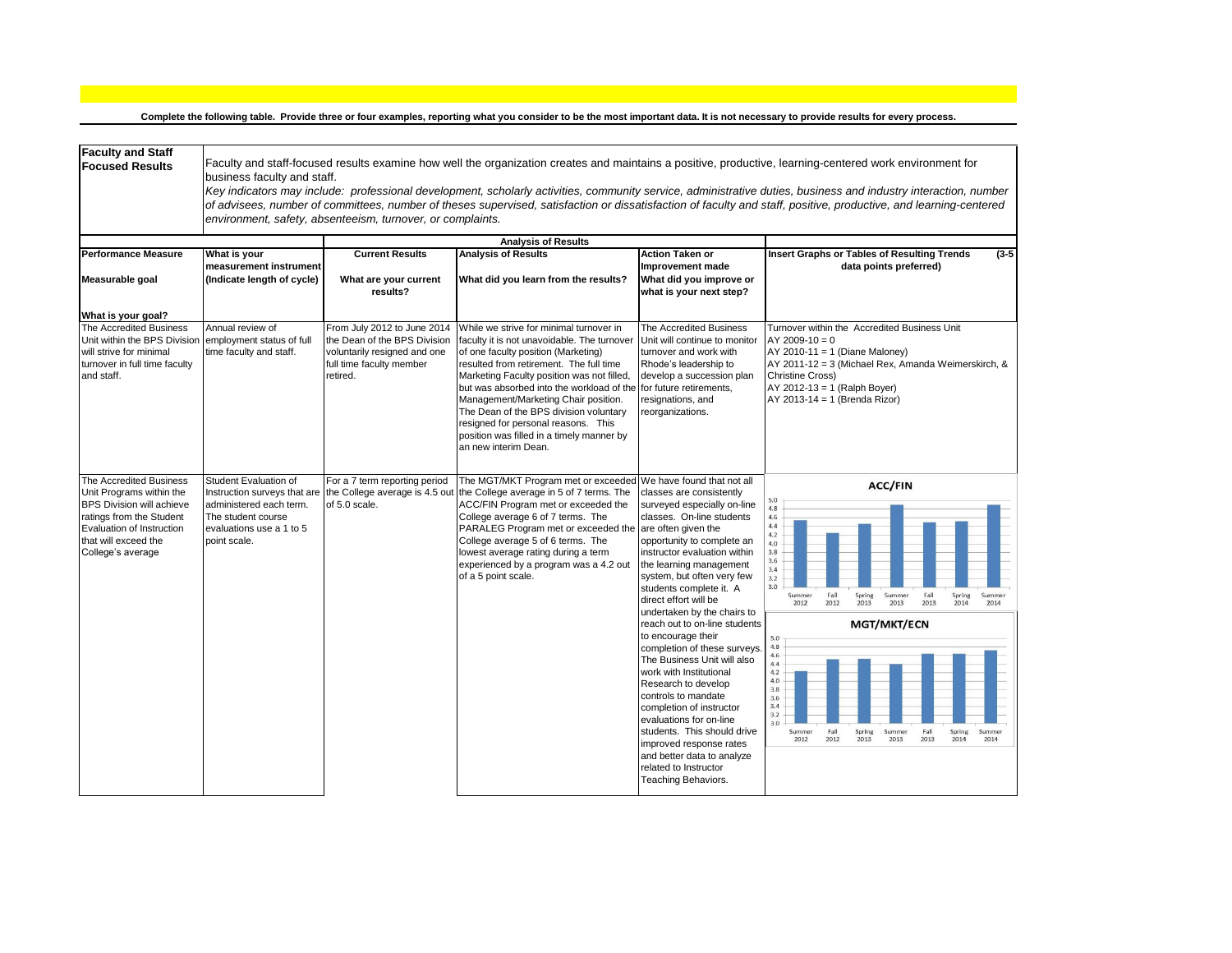|                                                                                                                                        |                                                                                                                                                                                                                                                                                                                                              |                                                                                                                                                                                                                                                                                                                                                                                                                        |                                                                                                                                                                                                                                                                                                                                                                                                                                                                                                                                                                                                                                                                                                                                                                                                                                                                                                                                                                                       |                                                                                                                                                                                                                                                                                                                                                                                                                                                                                                   | Paralegal                                                                                                                                                                                                                                                                                                                                   |
|----------------------------------------------------------------------------------------------------------------------------------------|----------------------------------------------------------------------------------------------------------------------------------------------------------------------------------------------------------------------------------------------------------------------------------------------------------------------------------------------|------------------------------------------------------------------------------------------------------------------------------------------------------------------------------------------------------------------------------------------------------------------------------------------------------------------------------------------------------------------------------------------------------------------------|---------------------------------------------------------------------------------------------------------------------------------------------------------------------------------------------------------------------------------------------------------------------------------------------------------------------------------------------------------------------------------------------------------------------------------------------------------------------------------------------------------------------------------------------------------------------------------------------------------------------------------------------------------------------------------------------------------------------------------------------------------------------------------------------------------------------------------------------------------------------------------------------------------------------------------------------------------------------------------------|---------------------------------------------------------------------------------------------------------------------------------------------------------------------------------------------------------------------------------------------------------------------------------------------------------------------------------------------------------------------------------------------------------------------------------------------------------------------------------------------------|---------------------------------------------------------------------------------------------------------------------------------------------------------------------------------------------------------------------------------------------------------------------------------------------------------------------------------------------|
|                                                                                                                                        |                                                                                                                                                                                                                                                                                                                                              |                                                                                                                                                                                                                                                                                                                                                                                                                        |                                                                                                                                                                                                                                                                                                                                                                                                                                                                                                                                                                                                                                                                                                                                                                                                                                                                                                                                                                                       |                                                                                                                                                                                                                                                                                                                                                                                                                                                                                                   | 5.0<br>4.8<br>4.6<br>4.4<br>4.2<br>4.0<br>3.8<br>3.6<br>3.4<br>3.2<br>3.0<br>Fall<br>Spring 2013<br>Fall<br>Spring 2014<br>Summer<br>Summer<br>2012<br>2012<br>2013<br>2013                                                                                                                                                                 |
| All Business Unit Full Time<br>Faculty will participate in at<br>least one professional<br>development activity each<br>academic year. | Attendance at Internal &<br><b>External Professional</b><br>Development Activities.<br>Records are housed in a<br><b>Professional Development</b><br><b>Reporting System</b><br>available to college faculty.<br>Additionally all internal<br>professional development<br>attendance is tracked by<br>the VP of Academic<br>Affairs' Office. | Goal was achieved over the<br>last five years. On average<br>full time faculty attended 3 to<br>4 professional development<br>sessions per academic year.<br>The Accounting /Finance<br>Chair attended two national<br>conferences in the 13-14<br>academic year including the<br>ACBSP conference in<br>Chicago. The Management<br>/Marketing Chair attended a<br>regional Conference in the 13-<br>14 academic year. | The College provides professional<br>development sessions for all full time<br>faculty two times per academic year.<br>This professional development is<br>mandatory for all full time faculty and<br>provides many opportunities to improve<br>upon all facets of a faculty's job<br>responsibilities. The college will also be<br>implementing an annual professional<br>development day for all adjuncts starting<br>in the 14-15 academic year.                                                                                                                                                                                                                                                                                                                                                                                                                                                                                                                                   | The Dean and Program<br>Chairs will continue to<br>monitor attendance at<br>professional development<br>activities. Chairs will<br>normally ask for professiona<br>development dollars in the<br>annual budgeting process to<br>support faculty and chair<br>attendance at regional and<br>national conferences. The<br>administration at Rhodes<br>State places a high value on<br>conference attendance and<br>is normally supportive of<br>allocating dollars for<br>professional development. | Participation by Full Time Faculty in at least one<br>Professional Development Activity Each Academic Year<br>AY 2009-10 = 100% Of Faculty Participated<br>AY 2010-11 = 100% Of Faculty Participated<br>AY 2011-12 = 100% Of Faculty Participated<br>AY 2012-13 = 100% Of Faculty Participated<br>AY 2013-14 = 100% Of Faculty Participated |
| The Accredited Unit will<br>strive to have 50% of the<br>courses staffed by Full<br>Time Faculty members.                              | Term/Annual analysis of<br>Faculty teaching<br>assignments.                                                                                                                                                                                                                                                                                  | In the 2011-2012 academic<br>year 63% of courses were<br>taught by full time faculty<br>members. In the 2012-2013<br>academic year this number<br>dropped to 48%, and in the<br>2013-2014 academic year<br>this number dropped to 45%.                                                                                                                                                                                 | During the 12-13 academic year the<br>Management /Marketing program saw the monitor Full-time and Part-<br>full impact of the headcount reduction that<br>happened in January of 2012. The<br>program went from having one Chair & 3<br>Full Time Faculty to having one Chair &<br>2 Full Time Faculty. The Accounting<br>/Finance Program was down 1 Full Time<br>Faculty position during the Fall of 2012<br>due to a resignation of a Full Time<br>Faculty late in the summer term. This<br>position was filled in the Spring of 2013.<br>The college also moved from the quarter<br>system to semester system during the<br>2012-2013 academic year. The entire<br>curriculum for all majors was revised and<br>significant changes were made to the<br>number of courses offered and the credit<br>hours of each course. Over both the<br>2012-13 & 2013-14 academic years,<br>restrictions were placed by the<br>administration on overload for full time<br>faculty positions. | The college continues to<br>time faculty ratios and<br>strives for quality instruction.<br>Growth is expected within<br>the Business Unit due to<br>high school (College Credit<br>Plus) enrollment. These<br>classes are taught by<br>credentialed Part-time<br>adjuncts for Rhodes State<br>College.                                                                                                                                                                                            | % Courses FT vs PT<br>100%<br>80%<br>Part Time<br>60%<br>40%<br>Full Time<br>20%<br>0%<br>2009-2010<br>2010-2011<br>2011-2012<br>2012-2013<br>2013-2014                                                                                                                                                                                     |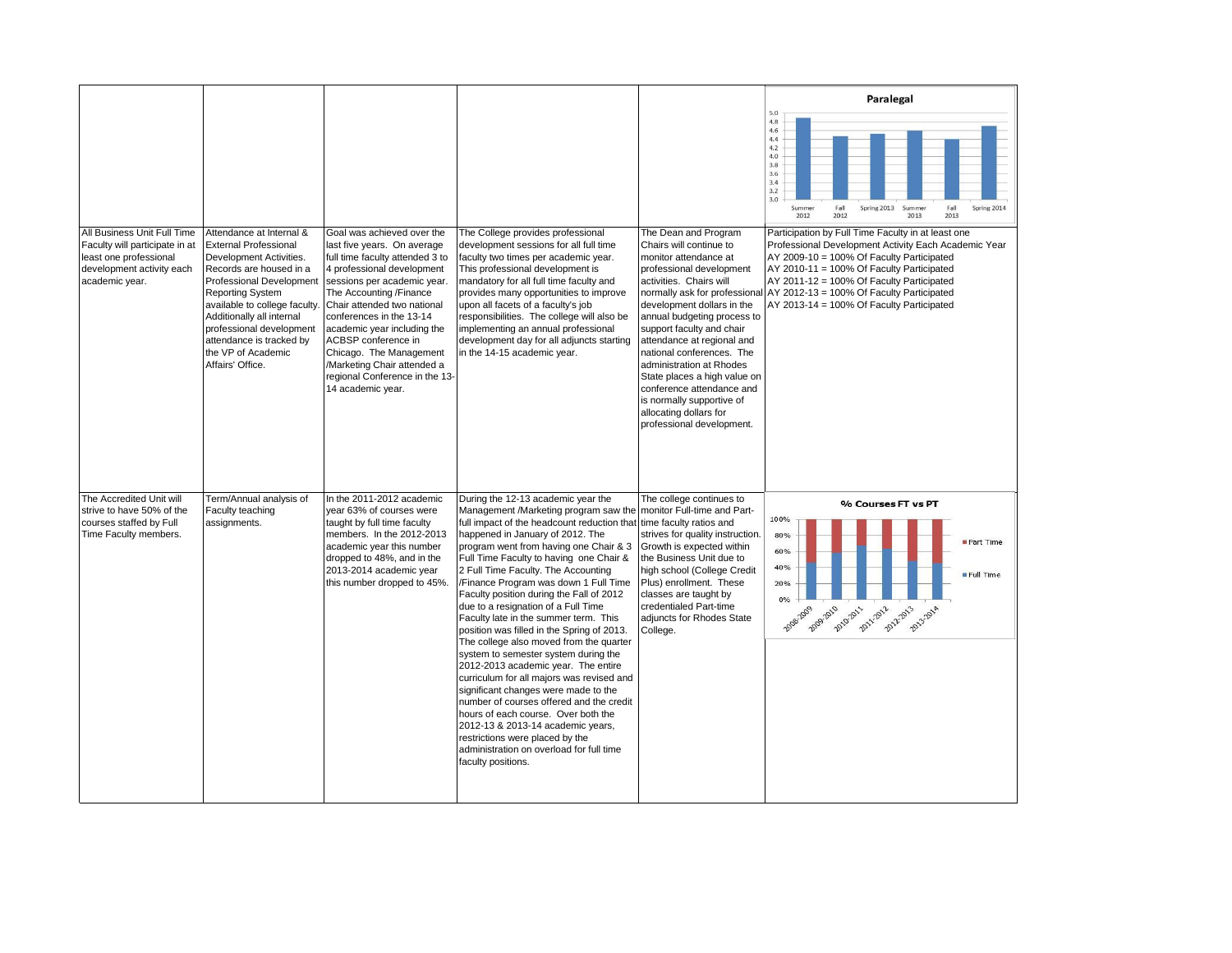## **Standard Five: Faculty and Staff Focus - TABLE 5.2**

**Complete Table 5.2 for new full-time and part-time faculty members since last self-study or QA report. Do not include faculty members previously reported, in accordance with Criterion 5.2 in the Standards and Criteria.**

**Use a separate line in the table for each level of qualification. For example, if Joe Smith is Masters qualified to teach management and professionally qualified to teach accounting then Joe Smith will be on two lines justifying each level of qualification.** 

|                                                             |                                                                                                                                                                                                                                                                                                                                                                                                                                                                           | Table 5.2 - NEW AND FULL-TIME AND PART-TIME FACULTY QUALIFICATIONS                                                                                                                |                                                                                                                                                                                                                                                                           |                                                                                                                     |
|-------------------------------------------------------------|---------------------------------------------------------------------------------------------------------------------------------------------------------------------------------------------------------------------------------------------------------------------------------------------------------------------------------------------------------------------------------------------------------------------------------------------------------------------------|-----------------------------------------------------------------------------------------------------------------------------------------------------------------------------------|---------------------------------------------------------------------------------------------------------------------------------------------------------------------------------------------------------------------------------------------------------------------------|---------------------------------------------------------------------------------------------------------------------|
| <b>Faculty Member Name</b><br>(alphabetically by Last Name) | <b>Courses Taught (List</b><br>the courses Taught<br>during the reporting<br>period, include<br>number of credit<br>hours)                                                                                                                                                                                                                                                                                                                                                | <b>LIST ALL EARNED DEGREES</b><br><b>(State Degree as Documented</b><br>on Transcript, must include<br><b>Major Field)</b>                                                        | <b>DOCUMENT AT LEAST TWO</b><br><b>OTHER PROFESSIONAL</b><br><b>CERTIFICATION CRITERIA:</b><br><b>Two Years Work Experience</b><br><b>Teaching Excellence</b><br><b>Professional Certifications</b><br><b>Research and/or Publication</b><br><b>Additional Coursework</b> | <b>ACBSP</b><br><b>QUALIFICATION</b><br>1. Masters<br>2. Doctorate<br><b>3. Professional</b><br><b>4. Exception</b> |
| Stephen Chamberlain                                         | LEG 1190 - Criminal Law (6 Credit                                                                                                                                                                                                                                                                                                                                                                                                                                         | Juris Doctorate; BA, History                                                                                                                                                      | N/A                                                                                                                                                                                                                                                                       | Doctorate Qualified in Legal                                                                                        |
| Shane Coleman                                               | Hours)<br>MGT 1010 - Principles of<br>Management (18 Credit Hours);<br>MGT 2010 - Organizational<br>Behavior (3 Credit Hours)                                                                                                                                                                                                                                                                                                                                             | MBA, Public Administration & Human Resources; BS, N/A<br><b>Business Administration</b>                                                                                           |                                                                                                                                                                                                                                                                           | Masters Qualified in Management                                                                                     |
| <b>David Collins</b>                                        | ECN 1410 - Macro Economics (3<br>Credit Hours); ECN 1430 - Micro<br>Economics (3 Credit Hours); MGT<br>2010 - Organizational Behavior (3<br>Credit Hours)                                                                                                                                                                                                                                                                                                                 | MBA, Organizational Management; BS, Government N/A<br>Administration                                                                                                              |                                                                                                                                                                                                                                                                           | Masters Qualified in Management<br>& Introductory Economics                                                         |
| Dennis Cosart                                               | ECN 1430 - Micro Economics (3<br>Credit Hours)                                                                                                                                                                                                                                                                                                                                                                                                                            | MA, Art of Teaching; BA History (concentration in<br>Social Studies)                                                                                                              | 1) 11 Years of Professional Experience in running a<br>small business 2) Awarded Who's Who Among<br>American Teachers 2002 & 2005                                                                                                                                         | <b>Exception to teach Economics</b>                                                                                 |
| Horstman                                                    | MGT 2000 - Human Resource<br>Management (3 Credit Hours)                                                                                                                                                                                                                                                                                                                                                                                                                  | MBA, Human Resources; BA, Business Administration N/A<br>& Organizational Management; AAB, Business<br>Management                                                                 |                                                                                                                                                                                                                                                                           | Masters Qualified in Management                                                                                     |
| Susan Jacob                                                 | MGT 1260 - Team Leadership (3<br>Credit Hours); MGT 2000 - Human<br>Resource Management (3 Credit<br>Hours)                                                                                                                                                                                                                                                                                                                                                               | MBA, Business Administration; BA, Business<br>Administration & Organizational Management; AAS,<br><b>Industrial Engineering Technology</b>                                        | N/A                                                                                                                                                                                                                                                                       | Masters Qualified in Management                                                                                     |
| John Livingston                                             | ACC 1010 - Corporate Accounting<br>Principles (24 Credit Hours); ACC<br>1020 - Managerial Accounting<br>Principles (12 Credit Hours); ACC<br>2111 - Cost Accounting (10 Credit<br>Hours); ACC 1121 - Payroll<br>Accounting (2 Credit Hours); MGT<br>1010 - Principles of Management<br>(6 Credit Hours); MGT 2000 -<br>Human Resource Management(3<br>Credit Hours); FIN 1250 -Personal<br>Finance (3 Credit Hours); FIN 2150<br>Financial Management (4 Credit<br>Hours) | *MBA, Business Administration; BA, Accounting<br>(Individual has more than 18 semester credit hours<br>in Accounting/Finance courses beyond the<br>introductory principles level) | N/A                                                                                                                                                                                                                                                                       | Masters Qualified in Accounting,<br>Management, & Finance                                                           |
| <b>Brenda McKinley</b>                                      | ECN 1430 - Micro Economics (15<br>Credit Hours); ECN 1410 - Macro<br>Economics (9 Credit Hours); MKT<br>1010 - Principles of Marketing (12<br>Credit Hours); MKT 1450 -<br>Customer Service (8 Credit Hours);<br>MKT 2110 - Advertising and Sales<br>Promotion (3 Credit Hours)                                                                                                                                                                                           | MBA, Business Management; Master's of Education; N/A<br>BS, Organizational Leadership                                                                                             |                                                                                                                                                                                                                                                                           | Masters Qualified in Management,<br>Marketing, & Introductory<br>Economics                                          |
| Lynn Mercer                                                 | ECN 1430 - Micro Economics (6<br>Credit Hours); ECN 1410 - Macro<br>Economics (9 Credit Hours);                                                                                                                                                                                                                                                                                                                                                                           | MA, Economics; MA, History; BA, History                                                                                                                                           | N/A                                                                                                                                                                                                                                                                       | Masters Qualified in Economics                                                                                      |
| David Moritz                                                | FIN 1250 - Personal Finance (18<br>Credit Hours)                                                                                                                                                                                                                                                                                                                                                                                                                          | MA, Educational Leadership & Supervision; BS,<br><b>Business Administration</b>                                                                                                   |                                                                                                                                                                                                                                                                           | <b>Exception in Finance</b>                                                                                         |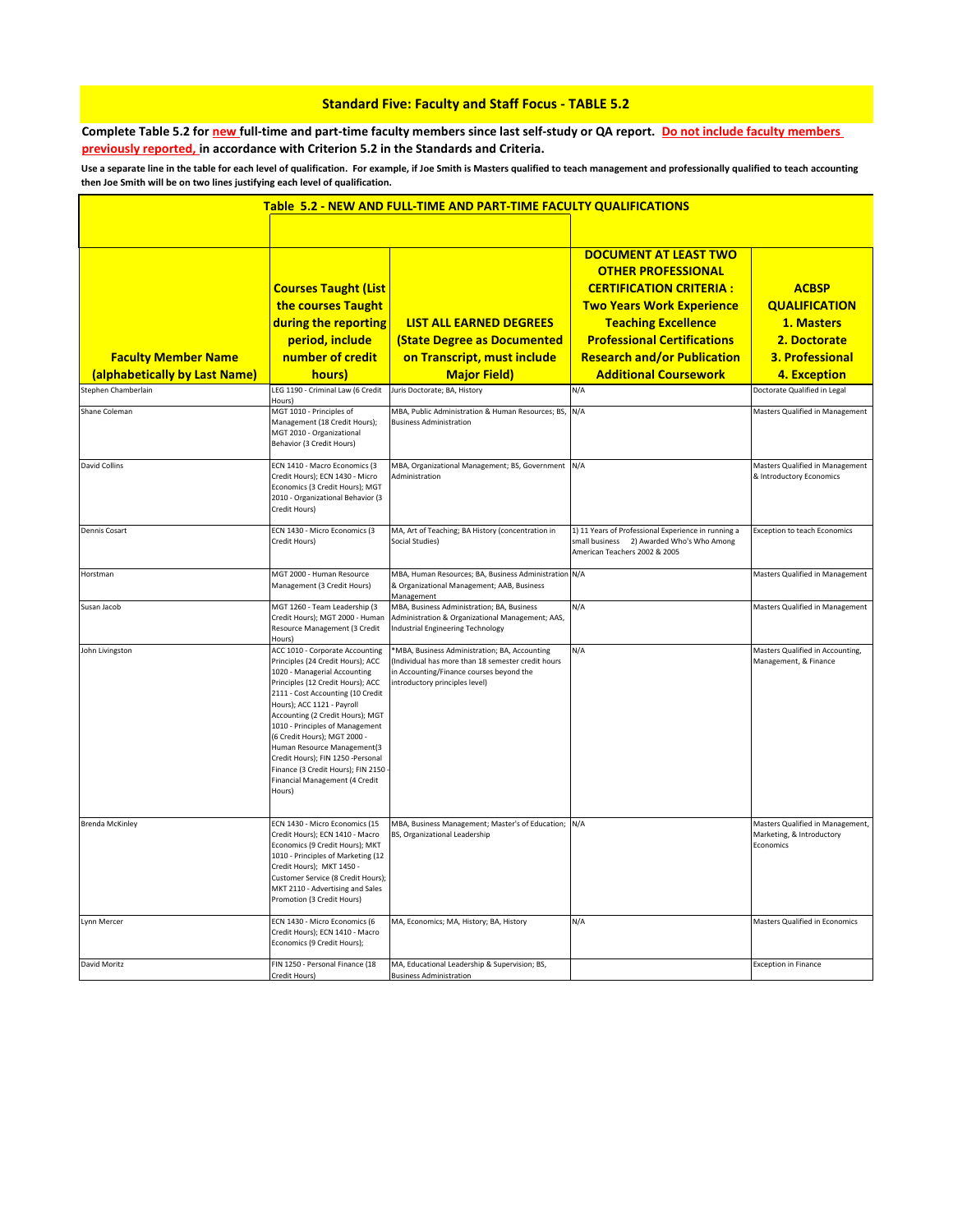| Cara Rex (A)         | ACC 1010 - Corporate Accounting<br>Principles (16 Credit Hours); ACC<br>1020 - Managerial Accounting<br>Principles (16 Credit Hours); ACC<br>2010 - Intermediate Accounting 1<br>(4 Credit Hours); Intermediate<br>Accounting 2 (4 Credit Hours); ACC<br>2401 - Special Studies in<br>Accounting (4 Credit Hours); FIN<br>1251 - Personal Finance Module 1<br>(1 Credit Hours), FIN 1252 -<br>Personal Finance Module 2 (1<br>Credit Hour); FIN 2601 - Special<br>Studies in Finance (2 Credit Hours) | Master's in Accounting; BA, Accounting (Individual<br>has more than 18 semester credit hours in<br>Accounting/Finance courses beyond the<br>introductory principles level) | N/A                                                                                                                                                                                                                                              | Masters Qualified in Accounting &<br>Finance |
|----------------------|-------------------------------------------------------------------------------------------------------------------------------------------------------------------------------------------------------------------------------------------------------------------------------------------------------------------------------------------------------------------------------------------------------------------------------------------------------------------------------------------------------|----------------------------------------------------------------------------------------------------------------------------------------------------------------------------|--------------------------------------------------------------------------------------------------------------------------------------------------------------------------------------------------------------------------------------------------|----------------------------------------------|
| Beverly Rex-Cook (A) | ACC 1010 - Corporate Accounting<br>Principles (4 Credit Hours); FIN<br>1010 - Principles of Money &<br>Banking (2 Credit Hours); FIN 2500 -<br>Healthcare Finance (2 Credit<br>Hours);                                                                                                                                                                                                                                                                                                                | MBA (In Process); BA, Accounting & Finance                                                                                                                                 | 1) 22 Years of Professional Experience in Accounting Professionally Qualified in<br>& Finance Positions 2) Individual has more than 18 Accounting & Finance<br>semester hours of Accounting/Finance coursework<br>beyond the level being taught. |                                              |
| J Sammet             | LEG 1010 - Introduction to Legal<br>Sys & Paralegal (2 Credit Hours)                                                                                                                                                                                                                                                                                                                                                                                                                                  | Juris Doctorate; BA, Criminal Justice; AAB, Legal<br><b>Assisting</b>                                                                                                      | N/A                                                                                                                                                                                                                                              | Doctorate Qualified in Legal                 |
| Stephanie Schmidt    | MKT 1010 - Principles of<br>Marketing (6 Credit Hours); MKT<br>1500 - Consumer Behavior (6<br>Credit Hours); MKT 2110 -<br>Advertising and Sales Promotion (3<br>Credit Hours); MKT 2210 -<br>Comprehensive Sales Technique (6<br>Credit Hours); MKT 2520 - Special<br>Studies in Marketing (2 Credit<br>Hours)                                                                                                                                                                                       | MBA, Marketing; BS, Management                                                                                                                                             | N/A                                                                                                                                                                                                                                              | Masters Qualified in Marketing               |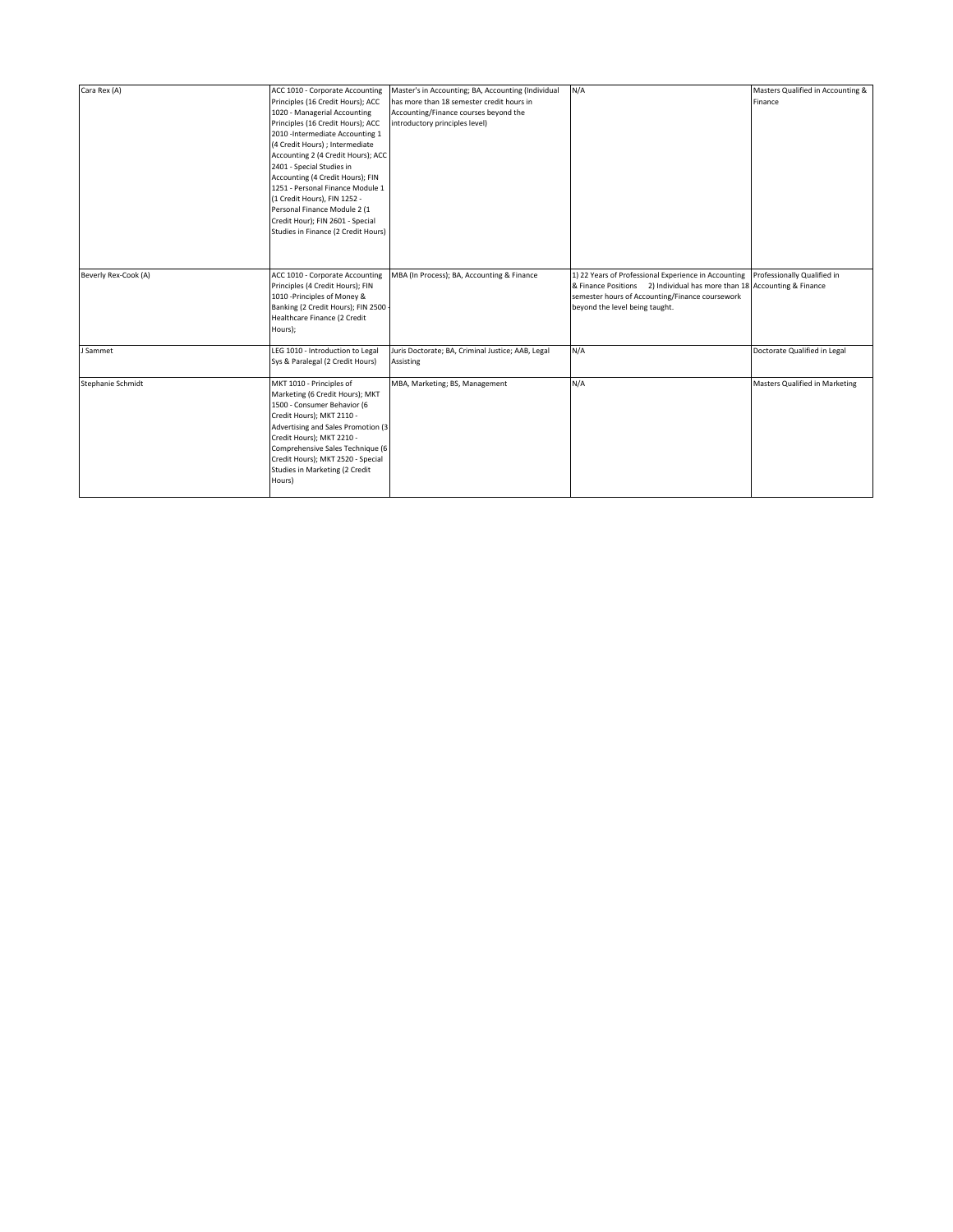## **Standard #6 - Organizational Performance Results, Table 6.1**

**Complete the following table. Provide three or four examples, reporting what you consider to be the most important data. It is not necessary to provide results for every process.**

|                                                                                                                                                                                    | Table 6.1 Standard 6 - Organizational Performance Results       |                                                                                                                                                                                                                                                                                                                                                                                                                                            |                                                                                                                  |                                                                                                                                                                                                                               |                                                                                                                                                                                                                                                                                                                                                                                                        |
|------------------------------------------------------------------------------------------------------------------------------------------------------------------------------------|-----------------------------------------------------------------|--------------------------------------------------------------------------------------------------------------------------------------------------------------------------------------------------------------------------------------------------------------------------------------------------------------------------------------------------------------------------------------------------------------------------------------------|------------------------------------------------------------------------------------------------------------------|-------------------------------------------------------------------------------------------------------------------------------------------------------------------------------------------------------------------------------|--------------------------------------------------------------------------------------------------------------------------------------------------------------------------------------------------------------------------------------------------------------------------------------------------------------------------------------------------------------------------------------------------------|
| Organizational<br><b>Effectiveness Results</b>                                                                                                                                     |                                                                 | enrollment patterns, student retention, student academic success, and other characteristics reflecting students' performance.<br>community, or partnerships, retention rates by program, and what you report to governing boards and administrative units.                                                                                                                                                                                 |                                                                                                                  |                                                                                                                                                                                                                               | Organizational effectiveness results examine attainment of organizational goals. Each business unit must have a systematic reporting mechanism for each business program that charts<br>Key indicators<br>may include: graduation rates, enrollment, improvement in safety, hiring equity, increased use of web-based technologies, use of facilities by community organizations, contributions to the |
|                                                                                                                                                                                    |                                                                 |                                                                                                                                                                                                                                                                                                                                                                                                                                            | <b>Analysis of Results</b>                                                                                       |                                                                                                                                                                                                                               |                                                                                                                                                                                                                                                                                                                                                                                                        |
| <b>Performance Measure</b>                                                                                                                                                         | What is your<br>measurement<br>instrument or process?           | <b>Current Results</b><br><b>Action Taken or</b><br><b>Analysis of Results</b><br>Improvement made                                                                                                                                                                                                                                                                                                                                         |                                                                                                                  | <b>Insert Graphs or Tables of Resulting Trends</b><br>$(3-5)$<br>data points preferred)                                                                                                                                       |                                                                                                                                                                                                                                                                                                                                                                                                        |
| Measurable goal                                                                                                                                                                    | (Indicate length of cycle)                                      | What are your current<br>results?                                                                                                                                                                                                                                                                                                                                                                                                          | What did you learn<br>from the results?                                                                          | What did you improve or<br>what is your next step?                                                                                                                                                                            |                                                                                                                                                                                                                                                                                                                                                                                                        |
| What is your goal?<br>Each academic program should<br>attain a 26% Contribution<br>Margin Ratio comparing<br>appropriate earned revenues<br>with directly related<br>expenditures. | <b>Fiscal Year College</b><br><b>Contribution Margin Report</b> | The Accounting & Financial Services Program Chair will continue to Positive performance helps<br>Program has exceeded the college monitor. There are no<br>goal of 26% for all five years<br>reported. The 2012-2013 & 2013-<br>2014 academic year's contribution<br>margin was down slightly from<br>prior years due to a declines in<br>enrollment in Accounting &<br>Finance classes during the periods<br>and rising healthcare costs. | significant concerns about<br>program fiscal health.                                                             | support requests made in annual<br>budget hearings. Budgets will be<br>monitored closely due to<br>declining enrollment.                                                                                                      | ACC/FIN, C/M Ratio %<br>60%<br>50%<br>40%<br>30%<br>Goal<br>20%<br>Actual<br>10%<br>0%<br>2021-3<br>POLITIC<br>1000110<br>2010L<br>2013-14                                                                                                                                                                                                                                                             |
| Each academic program should<br>attain a 26% Contribution<br>Margin Ratio comparing<br>appropriate earned revenues<br>with directly related<br>expenditures.                       | <b>Fiscal Year College</b><br><b>Contribution Margin Report</b> | The Management & Marketing<br>Program has exceeded the college<br>goal of 26% for all five years<br>reported. The 2013-2014 academic program fiscal health.<br>year's contribution margin was<br>down approximately 10% from the<br>prior years due to declines in<br>enrollment in Management &<br>Marketing classes during the<br>period.                                                                                                | Program Chair will continue to Positive performance helps<br>monitor. There are no<br>significant concerns about | support requests made in annual<br>budget hearings. One full time<br>faculty retired, and was not<br>replaced in the 2013-2014<br>academic year. This should drive<br>improvement in Contribution<br>Margin for future years. | MGT/MKT, CM Ratio%<br>60%<br>50%<br>40%<br>30%<br>Goal<br>20%<br>Actual<br>10%<br>0%<br>2011-12<br><b>2012-13</b><br>2013-1A<br>2010-11                                                                                                                                                                                                                                                                |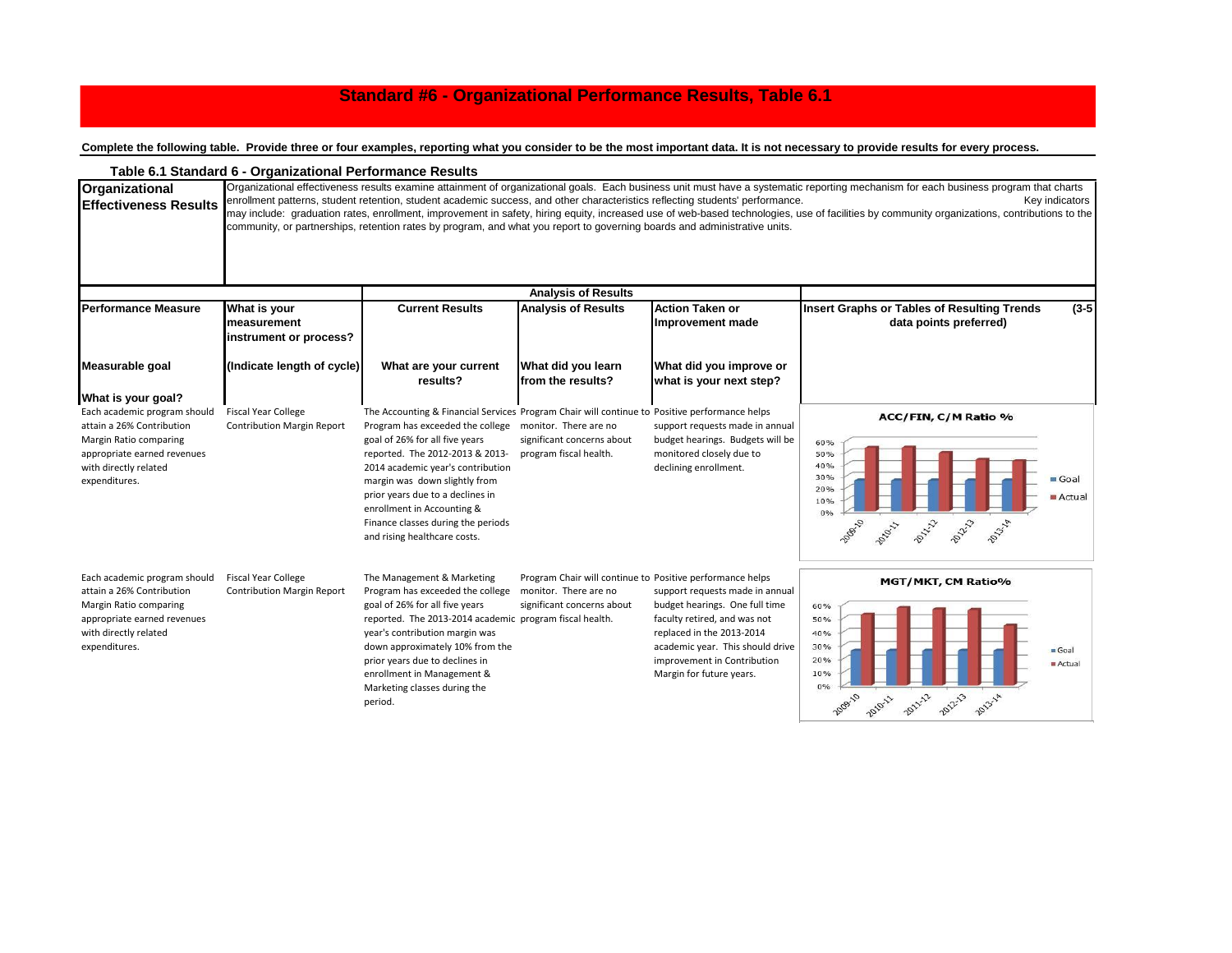| Each academic program should<br>attain a 26% Contribution<br>Margin Ratio comparing<br>appropriate earned revenues<br>with directly related<br>expenditures. | <b>Fiscal Year College</b><br><b>Contribution Margin Report</b>                                                                                                                                                                | The Paralegal Program exceeded<br>the college goal of 26% In the 2010- historically has run with low<br>2011 FY. All other years reported<br>fail to meet the 26% goal. The 2013- low enrollment in the<br>2014 academic year the program<br>contribution margin was 9%. The<br>decrease in the margin from prior<br>years was due to declines in<br>enrollment in Paralegal classes<br>during the period and rising<br>healthcare costs. | The Paralegal Program<br>contribution margins due to<br>program. The Paralegal<br>Program is considered<br>sustainable as long as the<br>program maintains an overall<br>positive contribution margin.                                                                                                                                                    | Paralegal budgets will be<br>monitored closely due to weak<br>contribution margin.                                                                                                                                                                                                                                                                                                                                                                                                                                              | PARALEGAL, C/M Ratio %<br>60%<br>50%<br>40%<br>Goal<br>30%<br>Actual<br>20%<br>10%<br>0%<br>DOLL-2012<br>2009-10<br><b>PONTS</b><br>2011/18<br>Poplar                      |
|--------------------------------------------------------------------------------------------------------------------------------------------------------------|--------------------------------------------------------------------------------------------------------------------------------------------------------------------------------------------------------------------------------|-------------------------------------------------------------------------------------------------------------------------------------------------------------------------------------------------------------------------------------------------------------------------------------------------------------------------------------------------------------------------------------------------------------------------------------------|-----------------------------------------------------------------------------------------------------------------------------------------------------------------------------------------------------------------------------------------------------------------------------------------------------------------------------------------------------------|---------------------------------------------------------------------------------------------------------------------------------------------------------------------------------------------------------------------------------------------------------------------------------------------------------------------------------------------------------------------------------------------------------------------------------------------------------------------------------------------------------------------------------|----------------------------------------------------------------------------------------------------------------------------------------------------------------------------|
| The Accredited Business Unit will Course enrollment report<br>attain consistent billable credit<br>hour growth of 4% over time.                              | generated each academic<br>quarter. College converted to<br>semesters in the 2012-2013<br>academic year. Prior year's<br>data was converted to a<br>semester format for<br>comparability purposes.                             | The Business Unit as a whole saw<br>billable credit hours decline in the<br>2012-13 & 2013-14 academic years.                                                                                                                                                                                                                                                                                                                             | A significant decrease was<br>expected in the 2012-13<br>academic year due to the<br>push to get students<br>completed with their degrees<br>prior to the semester<br>conversion. Enrollment at<br>Rhodes State will generally<br>trend with the local economy<br>and job market. As the local<br>job market has strengthened<br>enrollment has declined. | Rhodes State is looking at<br>launching new initiatives and<br>partnerships in the coming years<br>to drive improvements in<br>enrollment.                                                                                                                                                                                                                                                                                                                                                                                      | <b>TOTAL BUSINESS UNIT SEMESTER</b><br><b>CREDIT HOURS</b><br>10,000<br>8,000<br>6,000<br>4,000<br>2,000<br>2012-13<br>2011-12<br>2009-10<br>2010-11<br>2008-09<br>2013-14 |
| The Accounting & Financial<br>Services Program will attain<br>consistent billable credit hour<br>growth of 4% over time.                                     | Course enrollment report<br>generated each academic<br>quarter. College converted to<br>semesters in the 2012-2013<br>academic year. Prior year's<br>data was converted to a<br>semester format for<br>comparability purposes. | The Accounting & Financial Services A significant decrease was<br>Programs as a whole saw billable<br>credit hours decline in the 2012-13<br>& 2013-14 academic years.                                                                                                                                                                                                                                                                    | expected in the 2012-13<br>academic year due to the<br>push to get students<br>completed with their degrees<br>prior to the semester<br>conversion. Enrollment at<br>Rhodes State will generally<br>trend with the local economy<br>and job market. As the local<br>job market has strengthened<br>enrollment has declined.                               | The Financial Services Degree will<br>be removed from the curriculum<br>starting in the 2014-15 academic<br>year. This degree was not<br>sustainable due to very low<br>enrolled classes. Students in the<br>Financial Services degree were<br>individually advised and plans<br>were developed to help the<br>students complete their Financial<br>Services Degree or transition into<br>an alternative business related<br>major. The Accounting Degree<br>will be developed into an 100%<br>on-line format for launch in the | ACC & FIN SEMESTER CREDIT HOURS<br>4,000<br>3,500<br>3,000<br>2,500<br>2,000<br>1,500<br>1,000<br>500<br>2009-10<br>2011-12<br>2012-13<br>2010-11<br>2013-18               |

2015-2016 academic year. It is expected that the 100% on-line format should drive growth in credit hours for the program.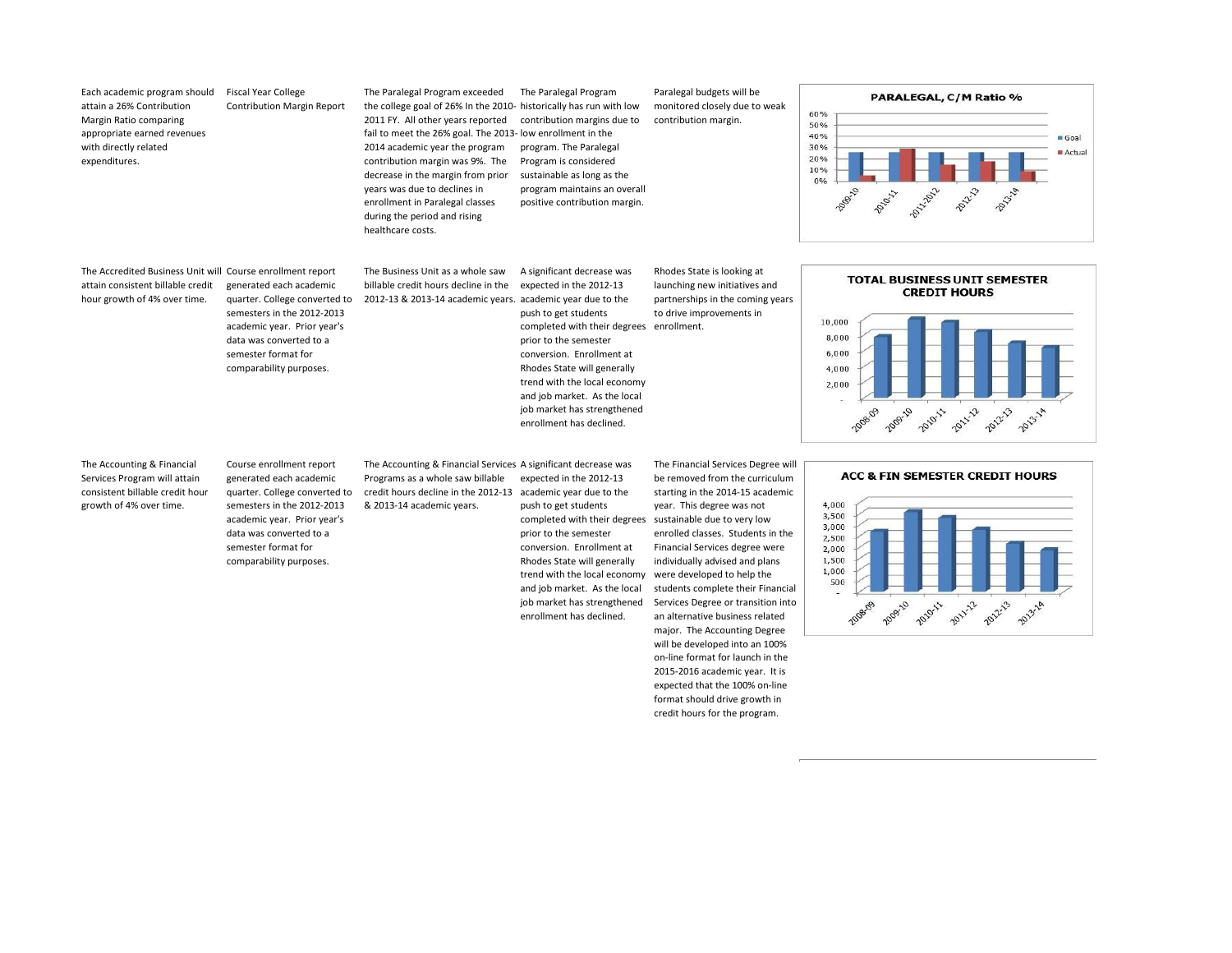| The Management & Marketing<br>Program will attain consistent<br>billable credit hour growth of 4% quarter. College converted to<br>over time. | Course enrollment report<br>generated each academic<br>semesters in the 2012-2013<br>academic year. Prior year's<br>data was converted to a<br>semester format for<br>comparability purposes.      | The Management & Marketing<br>Programs as a whole saw billable<br>credit hours decline in the 2012-13<br>& 2013-14 academic years.                                                                                        | A significant decrease was<br>expected in the 2012-13<br>academic year due to the<br>push to get students<br>prior to the semester<br>conversion. The 2013-14<br>academic year only showed a enrollment business classes<br>decline of 2% from the prior<br>year, which was a stronger<br>performance than many other<br>programs within the college.                                                                                                                                                                                                                                        | The Business Administration<br>Degree will be exploring the<br>launch of a One Day A Week<br>Program during the 2014-15<br>completed with their degrees academic year. There will also<br>be more opportunities to partner<br>with high schools on dual<br>which should drive credit hour<br>growth.                                                                                                                                                                                                                                                                                                             | <b>MGT &amp; MKT SEMESTER CREDIT HOURS</b><br>6,000<br>5,000<br>4,000<br>3,000<br>2,000<br>1,000<br>2009-10<br>2011-12<br>2012-13<br><b>2010-11</b><br>2008-09<br>2013-14 |
|-----------------------------------------------------------------------------------------------------------------------------------------------|----------------------------------------------------------------------------------------------------------------------------------------------------------------------------------------------------|---------------------------------------------------------------------------------------------------------------------------------------------------------------------------------------------------------------------------|----------------------------------------------------------------------------------------------------------------------------------------------------------------------------------------------------------------------------------------------------------------------------------------------------------------------------------------------------------------------------------------------------------------------------------------------------------------------------------------------------------------------------------------------------------------------------------------------|------------------------------------------------------------------------------------------------------------------------------------------------------------------------------------------------------------------------------------------------------------------------------------------------------------------------------------------------------------------------------------------------------------------------------------------------------------------------------------------------------------------------------------------------------------------------------------------------------------------|---------------------------------------------------------------------------------------------------------------------------------------------------------------------------|
| The Paralegal Program will attain Course enrollment report<br>consistent billable credit hour<br>growth of 4% over time.                      | generated each academic<br>quarter. College converted to<br>semesters in the 2012-2013<br>academic year. Prior year's<br>data was converted to a<br>semester format for<br>comparability purposes. | The Paralegal Program as a whole<br>saw billable credit hours decline in<br>the 2012-13 & 2013-14 academic<br>years.                                                                                                      | A significant decrease was<br>expected in the 2012-13<br>academic year due to the<br>push to get students<br>prior to the semester<br>conversion. Enrollment at<br>Rhodes State will generally<br>trend with the local economy<br>and job market. As the local<br>job market has strengthened<br>enrollment has declined.                                                                                                                                                                                                                                                                    | The Paralegal Degree will be<br>developing an improved<br>scheduling plan as well as<br>reducing the total hours credit<br>completed with their degrees hours required to complete the<br>degree. These improvements<br>should help to drive some growth<br>within the program.                                                                                                                                                                                                                                                                                                                                  | PARALEGAL SEMESTER CREDIT HOURS<br>1,200<br>1,000<br>800<br>600<br>400<br>200<br>2012-13<br>2009-10<br>2010-11<br>2011-12<br>2008-09<br>2013-14                           |
| The Accredited Business Unit<br>graduate output should reflect<br>changes in enrollment and<br>billable credit hours.                         | Fiscal Year Rhodes Institutional The 2012-2013 academic year<br>Research graduate report.                                                                                                          | experienced a decline in number of 2012-2013 academic year<br>graduates of 17% from the 2011-<br>2012 academic year. The 2013-<br>2014 academic year experienced a<br>decline of 34% from the 2012-2013<br>academic Year. | It was anticipated that the<br>number of graduates due to<br>the significant push by the<br>Business Unit to graduate<br>students before the college's<br>conversion to semesters that<br>happened during the 2012-<br>2013 academic year. The<br>2013-2014 academic year<br>trended down which aligned<br>with what was happening<br>from a credit hours<br>perspective within the<br>that many of our students are graduation rates.<br>working 30 to 40 hours a<br>week and are often not able<br>to complete their degrees in 2<br>years. Improvement in<br>graduate numbers is expected | During the 2013-2014 academic<br>year the college developed a<br>would see a steep decrease in detailed plan to improve student<br>course completion & graduation<br>rates that was submitted to the<br>Ohio Board of Regents. Some of<br>the areas of focus coming out of<br>the completion plan are:<br>Orientation Redesign, Student<br>Centered Scheduling, Learning<br>Communities, Virtual Advising,<br>Early Alert System, & Stackable<br>Credentials. This plan will be put<br>into action during the coming<br>academic years and should<br>Business Unit. We are finding improve course completion and | <b>BUS UNIT GRADUATES</b><br>120<br>100<br>80<br>60<br>40<br>20<br>2011-2012<br>2009-2010<br>2010-2011<br>2012-2013<br>2008-2009<br>2013-2014<br>2007-2008                |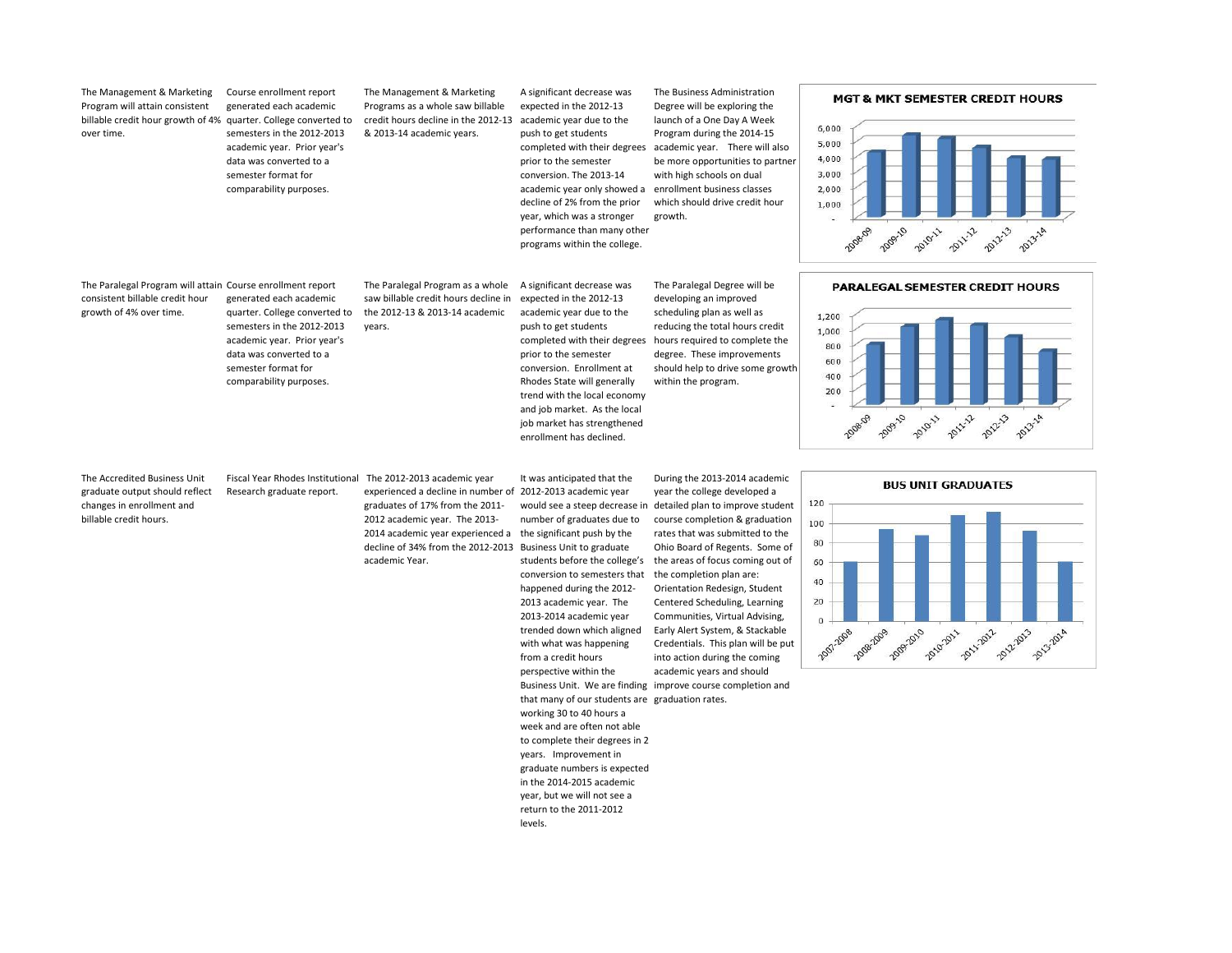| Name of Major/Program:                 | <b>Accounting Major</b> |  |
|----------------------------------------|-------------------------|--|
| <b>Total Number of Hours in Degree</b> |                         |  |

**hodes state College moved from Quarter to Semester system in the Summer of 2012.** 

#### **List courses appropriate for each area I the chart below**

| <b>Professional Component</b> |                                        |                           |                     |
|-------------------------------|----------------------------------------|---------------------------|---------------------|
| <b>Course Number</b>          | <b>Course Title</b>                    | <b>Area of Study</b>      | <b>Credit Hours</b> |
| ACC 1010                      | <b>Corporate Accounting Principles</b> | Α                         |                     |
| <b>BUS 2100</b>               | <b>Business Law</b>                    |                           |                     |
| CPT 1250                      | Computer Applications in the Workplace | в                         |                     |
| CPT 1440                      | Internet Usage and Web Page Programing | в                         |                     |
| <b>ECN 1430</b>               | Micro Economics                        |                           |                     |
| <b>FIN 2400</b>               | Corporate Finance                      | Н                         |                     |
| SDE 1010                      | First Year Experience                  |                           |                     |
|                               |                                        | <b>Total Credit Hours</b> | 18                  |
|                               |                                        | Percent of Total Hours    | 26.9%               |

| <b>General Education Component</b>                                                            |                                        |                           |       |  |  |
|-----------------------------------------------------------------------------------------------|----------------------------------------|---------------------------|-------|--|--|
| <b>Course Number</b><br><b>Educational Goal</b><br><b>Course Title</b><br><b>Credit Hours</b> |                                        |                           |       |  |  |
| AOT 2640                                                                                      | Spreadsheet Software & Applications    |                           |       |  |  |
| COM 1110                                                                                      | <b>English Composition</b>             |                           |       |  |  |
| COM 1160                                                                                      | <b>Business Communications</b>         |                           |       |  |  |
| COM 2110                                                                                      | <b>Public Speaking</b>                 |                           |       |  |  |
| <b>HST 1620</b>                                                                               | American History Since 1877            |                           |       |  |  |
| MTH 1190                                                                                      | <b>Finite Mathematics for Business</b> |                           |       |  |  |
|                                                                                               |                                        | <b>Total Credit Hours</b> | 18    |  |  |
|                                                                                               |                                        | Percent of Total Hours    | 26.9% |  |  |

| <b>Business Major Component</b> |                                         |                           |                     |
|---------------------------------|-----------------------------------------|---------------------------|---------------------|
| <b>Course Number</b>            | <b>Course Title</b>                     |                           | <b>Credit Hours</b> |
| <b>ACC 1020</b>                 | <b>Managerial Accounting Principles</b> |                           | $\overline{4}$      |
| <b>ACC 1050</b>                 | Accounting Software Apps. QuickBooks    |                           |                     |
| <b>ACC 1121</b>                 | <b>Payroll Accounting</b>               |                           |                     |
| <b>ACC 1440</b>                 | Governmental & Non-profit Fund Acctg.   |                           | 4                   |
| <b>ACC 2010</b>                 | Intermediate Accounting 1               |                           | 4 <sup>1</sup>      |
| <b>ACC 2020</b>                 | Intermediate Accounting 2               |                           | 4 <sup>1</sup>      |
| ACC 2111                        | <b>Cost Accounting</b>                  |                           | 5                   |
| <b>ACC 2250</b>                 | Principles of Federal Income Tax        |                           |                     |
| <b>ACC 2290</b>                 | Intermediate Income Tax                 |                           |                     |
| <b>ACC 2401</b>                 | Special Studies in Accounting           |                           |                     |
|                                 |                                         | <b>Total Credit Hours</b> | 31                  |
|                                 |                                         | Percent of Total Hours    | 46.3%               |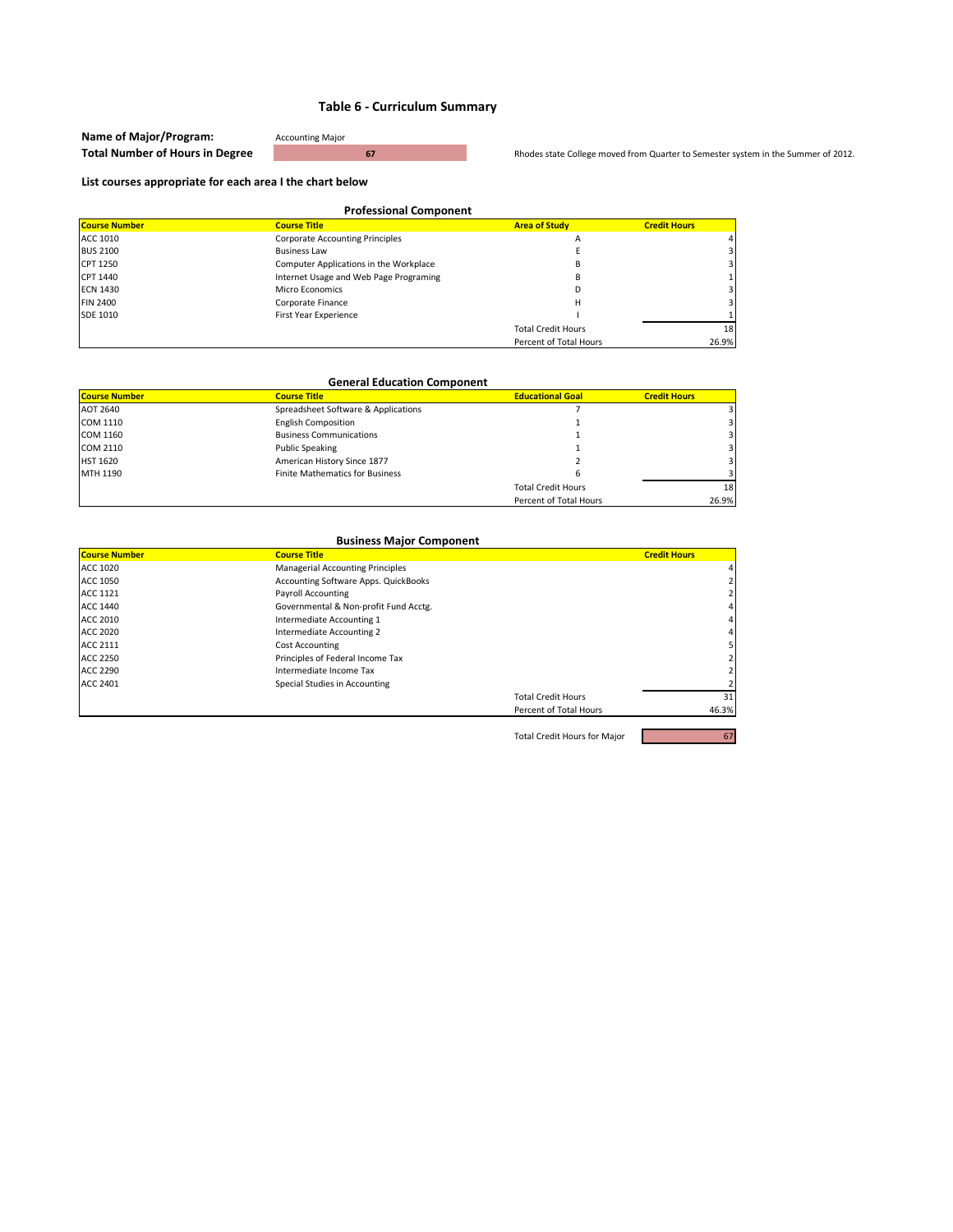| Name of Major/Program:                 | <b>Financial Services Major</b> |                                                                                   |
|----------------------------------------|---------------------------------|-----------------------------------------------------------------------------------|
| <b>Total Number of Hours in Degree</b> |                                 | Rhodes state College moved from Quarter to Semester system in the Summer of 2012. |

#### **List courses appropriate for each area I the chart below**

| <b>Professional Component</b> |                                        |                           |                         |
|-------------------------------|----------------------------------------|---------------------------|-------------------------|
| <b>Course Number</b>          | <b>Course Title</b>                    | <b>Area of Study</b>      | <b>Credit Hours</b>     |
| ACC 1010                      | <b>Corporate Accounting Principles</b> | A                         | 4                       |
| <b>ACC 2250</b>               | Principles of Federal Income Tax       | A                         |                         |
| <b>BUS 2100</b>               | <b>Business Law</b>                    |                           | $\overline{\mathbf{3}}$ |
| CPT 1440                      | Internet Usage and Web Page Programing | B                         |                         |
| <b>ECN 1430</b>               | Micro Economics                        | D                         | $\overline{\mathbf{3}}$ |
| <b>MKT 1010</b>               | Principles of Marketing                |                           | $\overline{\mathbf{3}}$ |
| <b>SDE 1010</b>               | First Year Experience                  |                           |                         |
|                               |                                        | <b>Total Credit Hours</b> | 17 <sup>1</sup>         |
|                               |                                        | Percent of Total Hours    | 26.2%                   |

| <b>General Education Component</b> |                                        |                           |                     |
|------------------------------------|----------------------------------------|---------------------------|---------------------|
| <b>Course Number</b>               | <b>Course Title</b>                    | <b>Educational Goal</b>   | <b>Credit Hours</b> |
| COM 1110                           | <b>English Composition</b>             |                           |                     |
| COM 1160                           | <b>Business Communications</b>         |                           |                     |
| COM 2110                           | <b>Public Speaking</b>                 |                           |                     |
| CPT 1250                           | Computer Applications in the Workplace |                           |                     |
| <b>HST 1620</b>                    | American History Since 1877            |                           |                     |
| MTH 1190                           | <b>Finite Mathematics for Business</b> |                           |                     |
|                                    |                                        | <b>Total Credit Hours</b> | 18 <sup>1</sup>     |
|                                    |                                        | Percent of Total Hours    | 27.7%               |

| <b>Business Major Component</b> |                                         |                           |                     |
|---------------------------------|-----------------------------------------|---------------------------|---------------------|
| <b>Course Number</b>            | <b>Course Title</b>                     |                           | <b>Credit Hours</b> |
| ACC 1020                        | <b>Managerial Accounting Principles</b> |                           | 4                   |
| <b>FIN 1010</b>                 | Principles of Money & Banking           |                           |                     |
| <b>FIN 1250</b>                 | Personal Finance                        |                           | 3                   |
| <b>FIN 2070</b>                 | <b>Analyzing Financial Statements</b>   |                           |                     |
| <b>FIN 2150</b>                 | <b>Financial Management</b>             |                           |                     |
| <b>FIN 2200</b>                 | Introduction to Investments             |                           |                     |
| <b>FIN 2400</b>                 | Corporate Finance                       |                           | 3                   |
| <b>FIN 2500</b>                 | <b>Health Care Finance</b>              |                           |                     |
| <b>FIN 2601</b>                 | Special Studies in Finance              |                           |                     |
| MGT 2430                        | <b>Benefits</b>                         |                           | 31                  |
| <b>MKT 2210</b>                 | <b>Comprehensive Sales Techniques</b>   |                           |                     |
|                                 |                                         | <b>Total Credit Hours</b> | 30                  |
|                                 |                                         | Percent of Total Hours    | 46.2%               |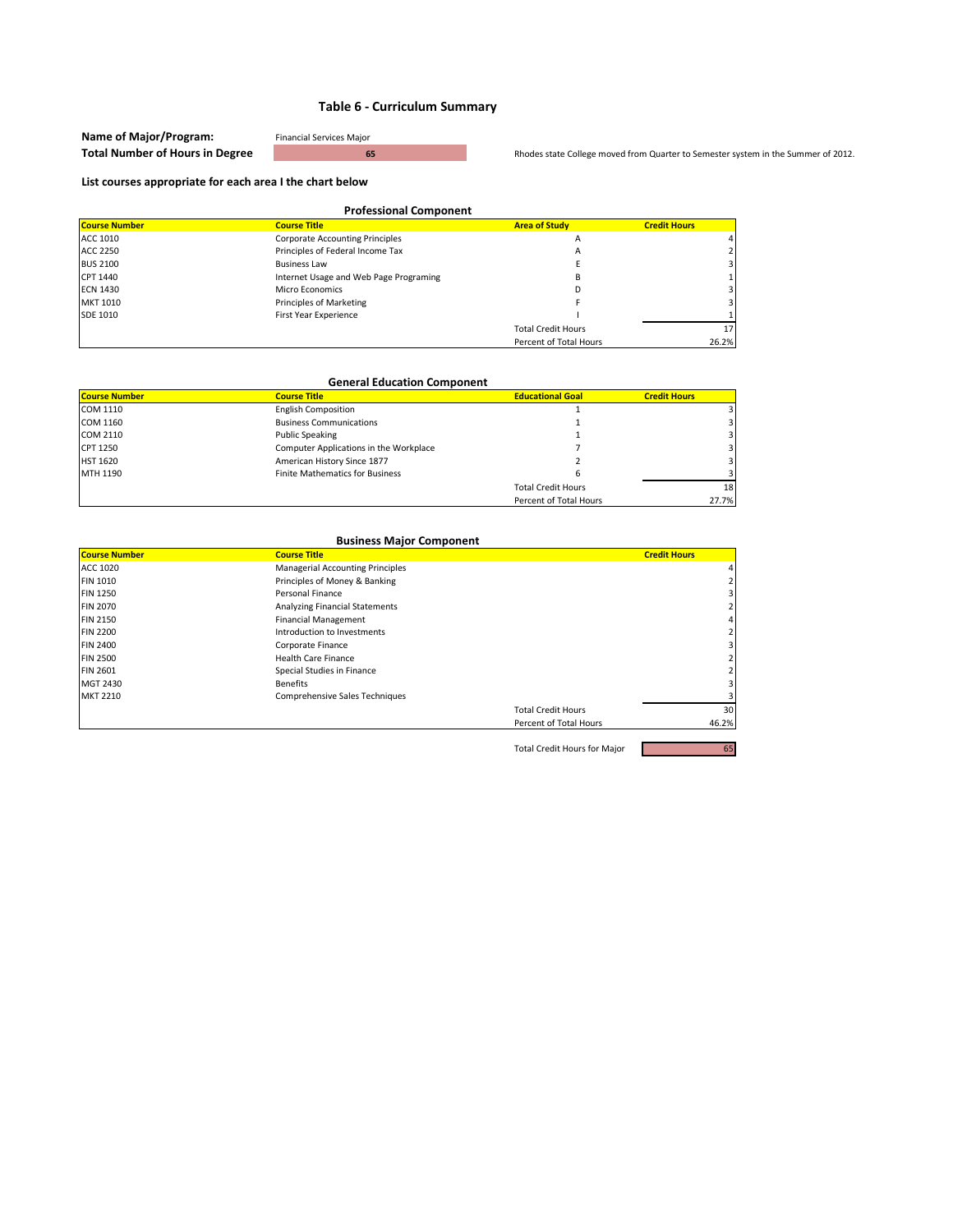| Name of Major/Program:                 | <b>Business Administration Major</b> |                                                                                   |
|----------------------------------------|--------------------------------------|-----------------------------------------------------------------------------------|
| <b>Total Number of Hours in Degree</b> | 67 to 68                             | Rhodes state College moved from Quarter to Semester system in the Summer of 2012. |

#### **List courses appropriate for each area I the chart below**

| <b>Professional Component</b> |                                        |                           |                     |
|-------------------------------|----------------------------------------|---------------------------|---------------------|
| <b>Course Number</b>          | <b>Course Title</b>                    | <b>Area of Study</b>      | <b>Credit Hours</b> |
| ACC 1010                      | <b>Corporate Accounting Principles</b> | А                         |                     |
| AOT 2640 or AOT 2650          | Spreadsheet or Database Applications   | B                         |                     |
| <b>BUS 2100</b>               | <b>Business Law</b>                    |                           |                     |
| CPT 1250                      | Computer Applications in the Workplace | в                         |                     |
| <b>ECN 1410</b>               | Macro Economics                        |                           |                     |
| <b>ECN 1430</b>               | Micro Economics                        |                           |                     |
| SDE 1010                      | First Year Experience                  |                           |                     |
|                               |                                        | <b>Total Credit Hours</b> | 20                  |
|                               |                                        | Percent of Total Hours    | 29.4%               |

| <b>General Education Component</b> |                                |                           |                     |  |
|------------------------------------|--------------------------------|---------------------------|---------------------|--|
| <b>Course Number</b>               | <b>Course Title</b>            | <b>Educational Goal</b>   | <b>Credit Hours</b> |  |
| COM 1110                           | <b>English Composition</b>     |                           |                     |  |
| COM 1160                           | <b>Business Communications</b> |                           |                     |  |
| COM 2110                           | <b>Public Speaking</b>         |                           |                     |  |
| <b>HST 1620</b>                    | American History Since 1877    |                           |                     |  |
| MTH 1100                           | Math of Business               | ь                         |                     |  |
| PSY 1010                           | General Psychology             |                           |                     |  |
|                                    |                                | <b>Total Credit Hours</b> | 18 <sub>1</sub>     |  |
|                                    |                                | Percent of Total Hours    | 26.5%               |  |

| <b>Business Major Component</b> |                                         |                           |                         |
|---------------------------------|-----------------------------------------|---------------------------|-------------------------|
| <b>Course Number</b>            | <b>Course Title</b>                     |                           | <b>Credit Hours</b>     |
| ACC 1020                        | <b>Managerial Accounting Principles</b> |                           | 4 <sup>1</sup>          |
| MGT 1010                        | Principles of Management                |                           | $\overline{\mathbf{3}}$ |
| MGT 1050                        | Introduction to Entrepreneurship        |                           | $\overline{3}$          |
| MGT 1250 or MGT 1260            | Team Building or Team Leadership        |                           | $\overline{\mathbf{3}}$ |
| <b>MGT 2000</b>                 | Human Resource Management               |                           | $\overline{3}$          |
| MGT 2010                        | Organizational Behavior                 |                           | $\overline{3}$          |
| MGT 2490                        | Applications in Bus. Administration     |                           |                         |
| MKT 1010                        | Principles of Marketing                 |                           | $\overline{\mathbf{3}}$ |
| <b>Technical Elective</b>       | <b>Technical Elective</b>               |                           | 5 to 6                  |
|                                 |                                         | <b>Total Credit Hours</b> | 30 <sup>1</sup>         |
|                                 |                                         | Percent of Total Hours    | 44.1%                   |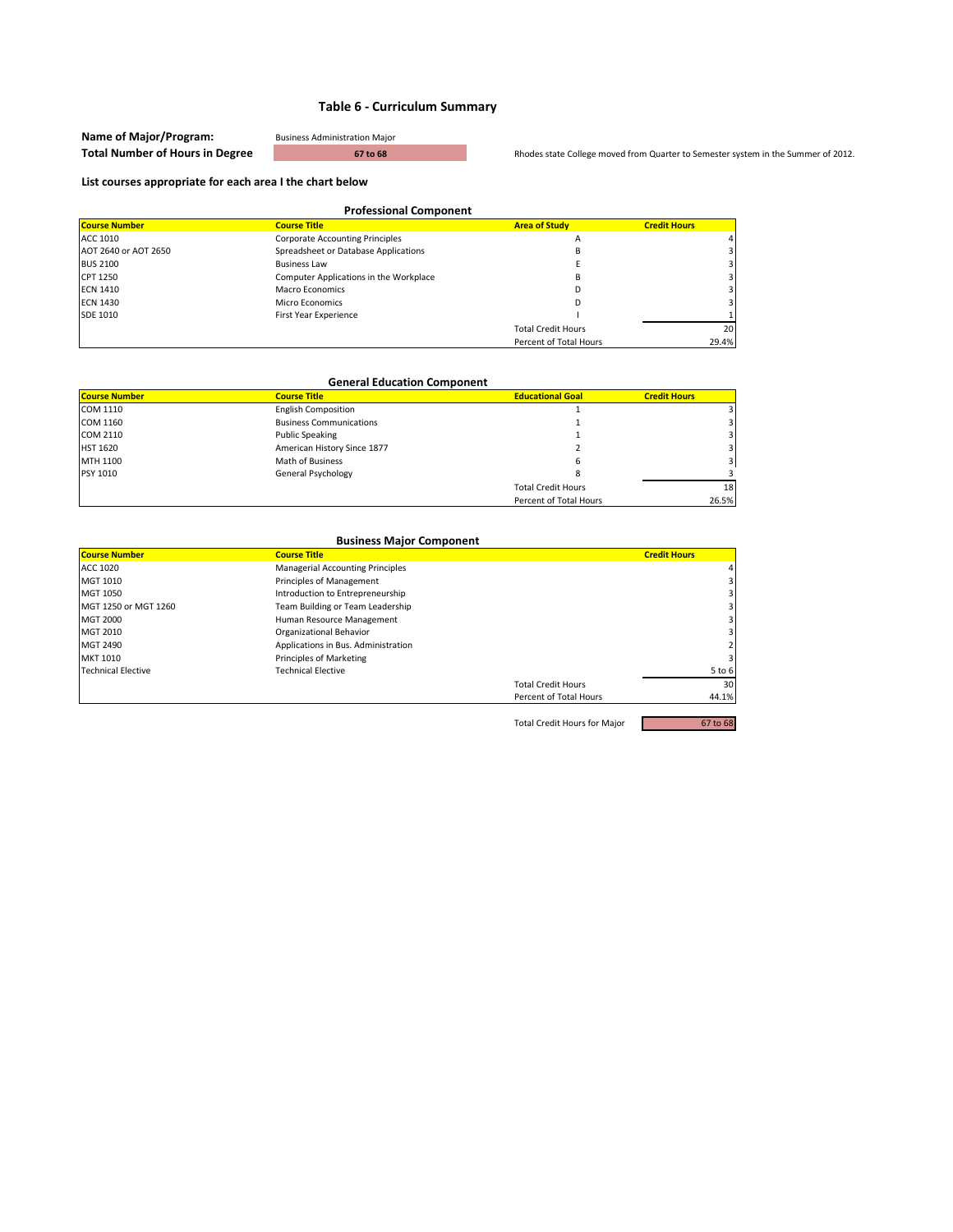| Name of Major/Program:                 | <b>Business Management Major</b> |                                                                                   |
|----------------------------------------|----------------------------------|-----------------------------------------------------------------------------------|
| <b>Total Number of Hours in Degree</b> |                                  | Rhodes state College moved from Quarter to Semester system in the Summer of 2012. |

#### **List courses appropriate for each area I the chart below**

| <b>Professional Component</b> |                                         |                           |                     |
|-------------------------------|-----------------------------------------|---------------------------|---------------------|
| <b>Course Number</b>          | <b>Course Title</b>                     | <b>Area of Study</b>      | <b>Credit Hours</b> |
| ACC 1010                      | <b>Corporate Accounting Principles</b>  | A                         | 4                   |
| ACC 1020                      | <b>Managerial Accounting Principles</b> | A                         | 4                   |
| AOT 2640 or AOT 2650          | Spreadsheet or Database Applications    | в                         | 3                   |
| <b>BUS 2100</b>               | <b>Business Law</b>                     |                           |                     |
| CPT 1250                      | Computer Applications in the Workplace  |                           |                     |
| <b>ECN 1430</b>               | Micro Economics                         |                           |                     |
| <b>SDE 1010</b>               | First Year Experience                   |                           |                     |
|                               |                                         | <b>Total Credit Hours</b> | 21                  |
|                               |                                         | Percent of Total Hours    | 31.3%               |

| <b>General Education Component</b>                                                            |                                |                           |                 |  |  |
|-----------------------------------------------------------------------------------------------|--------------------------------|---------------------------|-----------------|--|--|
| <b>Course Number</b><br><b>Educational Goal</b><br><b>Course Title</b><br><b>Credit Hours</b> |                                |                           |                 |  |  |
| COM 1110                                                                                      | <b>English Composition</b>     |                           |                 |  |  |
| COM 1160                                                                                      | <b>Business Communications</b> |                           |                 |  |  |
| COM 2110                                                                                      | <b>Public Speaking</b>         |                           |                 |  |  |
| <b>HST 1620</b>                                                                               | American History Since 1877    |                           |                 |  |  |
| MTH 1100                                                                                      | Math of Business               | h                         |                 |  |  |
| PSY 1010                                                                                      | General Psychology             |                           |                 |  |  |
|                                                                                               |                                | <b>Total Credit Hours</b> | 18 <sub>1</sub> |  |  |
|                                                                                               |                                | Percent of Total Hours    | 26.9%           |  |  |

| <b>Business Major Component</b> |                                           |                           |                     |
|---------------------------------|-------------------------------------------|---------------------------|---------------------|
| <b>Course Number</b>            | <b>Course Title</b>                       |                           | <b>Credit Hours</b> |
| MGT 1010                        | Principles of Management                  |                           |                     |
| MGT 1050                        | Introduction to Entrepreneurship          |                           |                     |
| MGT 1250                        | <b>Team Building</b>                      |                           |                     |
| <b>MGT 2000</b>                 | Human Resource Management                 |                           |                     |
| MGT 2010                        | Organizational Behavior                   |                           |                     |
| <b>MGT 2250</b>                 | Organization Problem Solving / Operations |                           |                     |
| <b>MGT 2900</b>                 | Applications and Trends in Business Mgt.  |                           |                     |
| MKT 1010                        | Principles of Marketing                   |                           |                     |
| <b>MKT 1500</b>                 | Consumer Behavior                         |                           |                     |
| <b>MKT 2210</b>                 | Comprehensive Sales Techniques            |                           |                     |
|                                 |                                           | <b>Total Credit Hours</b> | 28                  |
|                                 |                                           | Percent of Total Hours    | 41.8%               |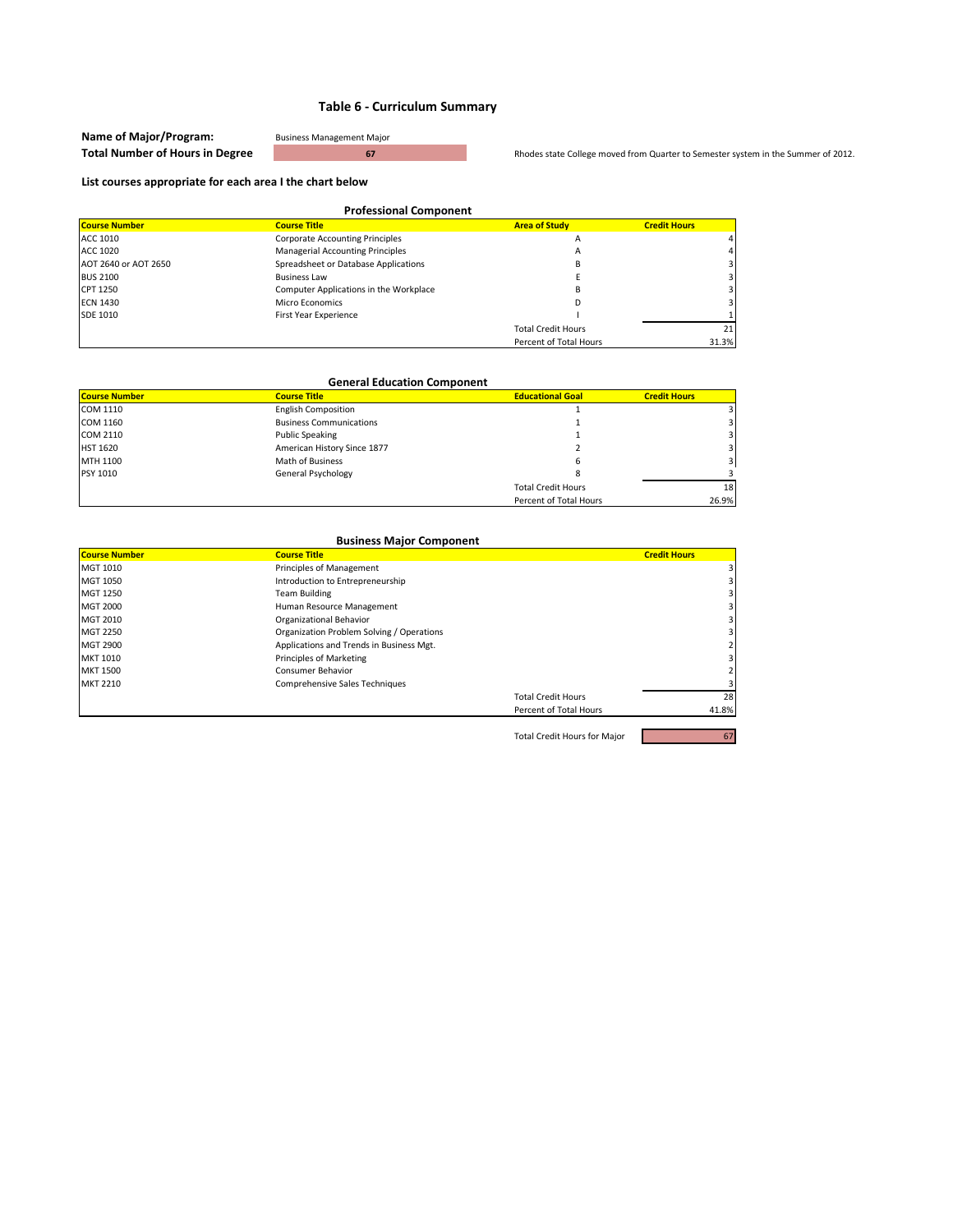| Name of Major/Program:                 | <b>Marketing Major</b> |
|----------------------------------------|------------------------|
| <b>Total Number of Hours in Degree</b> |                        |

**The Rhodes state College moved from Quarter to Semester system in the Summer of 2012.** 

#### **List courses appropriate for each area I the chart below**

| <b>Professional Component</b> |                                        |                           |                     |
|-------------------------------|----------------------------------------|---------------------------|---------------------|
| <b>Course Number</b>          | <b>Course Title</b>                    | <b>Area of Study</b>      | <b>Credit Hours</b> |
| ACC 1010                      | <b>Corporate Accounting Principles</b> | A                         |                     |
| AOT 2640 or AOT 2650          | Spreadsheet or Database Applications   | в                         |                     |
| <b>BUS 2100</b>               | <b>Business Law</b>                    |                           |                     |
| CPT 1250                      | Computer Applications in the Workplace | B                         |                     |
| <b>ECN 1430</b>               | Micro Economics                        | D                         |                     |
| MGT 1010                      | Principles of Management               |                           |                     |
| SDE 1010                      | First Year Experience                  |                           |                     |
|                               |                                        | <b>Total Credit Hours</b> | 20                  |
|                               |                                        | Percent of Total Hours    | 29.4%               |

| <b>General Education Component</b>                                                            |                                |                           |       |  |  |
|-----------------------------------------------------------------------------------------------|--------------------------------|---------------------------|-------|--|--|
| <b>Course Number</b><br><b>Educational Goal</b><br><b>Course Title</b><br><b>Credit Hours</b> |                                |                           |       |  |  |
| COM 1110                                                                                      | <b>English Composition</b>     |                           |       |  |  |
| COM 1160                                                                                      | <b>Business Communications</b> |                           |       |  |  |
| COM 2110                                                                                      | <b>Public Speaking</b>         |                           |       |  |  |
| <b>HST 1620</b>                                                                               | American History Since 1877    |                           |       |  |  |
| MTH 1100                                                                                      | Math of Business               | ь                         |       |  |  |
| PSY 1010                                                                                      | General Psychology             |                           |       |  |  |
|                                                                                               |                                | <b>Total Credit Hours</b> | 18    |  |  |
|                                                                                               |                                | Percent of Total Hours    | 26.5% |  |  |

| <b>Business Major Component</b> |                                  |                           |                         |
|---------------------------------|----------------------------------|---------------------------|-------------------------|
| <b>Course Number</b>            | <b>Course Title</b>              |                           | <b>Credit Hours</b>     |
| CPT 1580                        | Introduction to Graphic Design   |                           | $\overline{\mathsf{3}}$ |
| MGT 1050                        | Introduction to Entrepreneurship |                           | 3                       |
| MGT 1250                        | <b>Team Building</b>             |                           | 3                       |
| MGT 2010                        | Organizational Behavior          |                           | 31                      |
| MKT 1010                        | Principles of Marketing          |                           | 31                      |
| <b>MKT 1500</b>                 | Consumer Behavior                |                           | $\overline{2}$          |
| <b>MKT 2050</b>                 | <b>Business Marketing</b>        |                           | $\overline{2}$          |
| <b>MKT 2110</b>                 | Advertising & Sales Promotion    |                           | 31                      |
| <b>MKT 2210</b>                 | Comprehensive Sales Techniques   |                           | 3 I                     |
| <b>MKT 2520</b>                 | Special Studies in Marketing     |                           | $\overline{2}$          |
| <b>Technical Elective</b>       | <b>Technical Elective</b>        |                           | $2$ to $3$              |
|                                 |                                  | <b>Total Credit Hours</b> | 30                      |
|                                 |                                  | Percent of Total Hours    | 44.1%                   |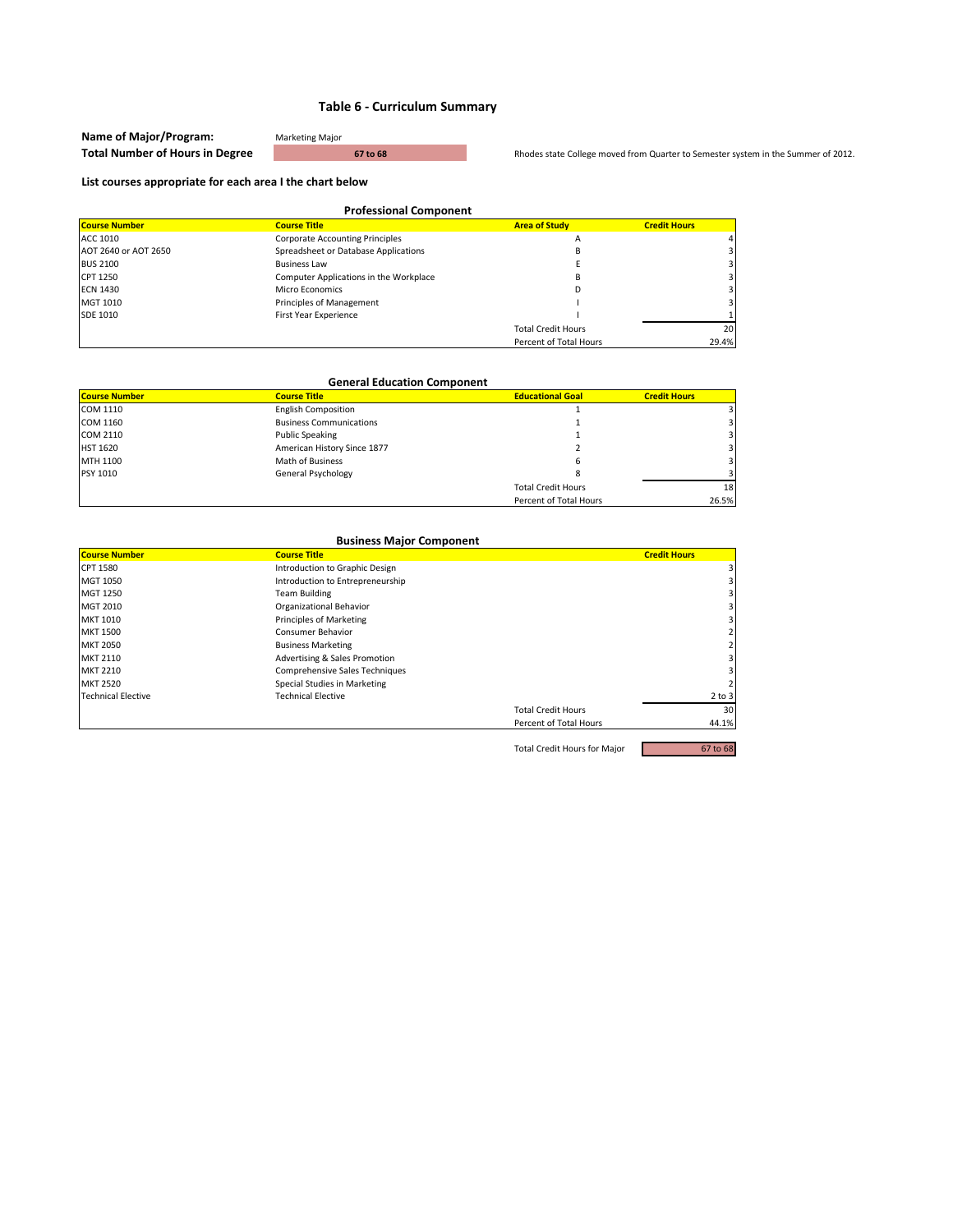| Name of Major/Program:                 | Human Resource Maior |                                                                                   |
|----------------------------------------|----------------------|-----------------------------------------------------------------------------------|
| <b>Total Number of Hours in Degree</b> | 66 to 67             | Rhodes state College moved from Quarter to Semester system in the Summer of 2012. |

#### **List courses appropriate for each area I the chart below**

| <b>Professional Component</b> |                                        |                           |                     |
|-------------------------------|----------------------------------------|---------------------------|---------------------|
| <b>Course Number</b>          | <b>Course Title</b>                    | <b>Area of Study</b>      | <b>Credit Hours</b> |
| ACC 1010                      | <b>Corporate Accounting Principles</b> | A                         |                     |
| AOT 2640 or AOT 2650          | Spreadsheet or Database Applications   | B                         |                     |
| <b>BUS 2100</b>               | <b>Business Law</b>                    |                           |                     |
| CPT 1250                      | Computer Applications in the Workplace | B                         |                     |
| <b>ECN 1410</b>               | Macro Economics                        | D                         |                     |
| <b>SDE 1010</b>               | First Year Experience                  |                           |                     |
| <b>Basic/Related Elective</b> | <b>Basic Related Elective</b>          | A, B, H or F              | $2$ to $3$          |
|                               |                                        | <b>Total Credit Hours</b> | 20                  |
|                               |                                        | Percent of Total Hours    | 29.9%               |

| <b>General Education Component</b>                                                            |                                |                           |       |  |  |
|-----------------------------------------------------------------------------------------------|--------------------------------|---------------------------|-------|--|--|
| <b>Course Number</b><br><b>Course Title</b><br><b>Educational Goal</b><br><b>Credit Hours</b> |                                |                           |       |  |  |
| COM 1110                                                                                      | <b>English Composition</b>     |                           |       |  |  |
| COM 1160                                                                                      | <b>Business Communications</b> |                           |       |  |  |
| COM 2110                                                                                      | <b>Public Speaking</b>         |                           |       |  |  |
| <b>HST 1620</b>                                                                               | American History Since 1877    |                           |       |  |  |
| MTH 1100                                                                                      | Math of Business               | h                         |       |  |  |
| <b>PSY 1010</b>                                                                               | General Psychology             |                           |       |  |  |
|                                                                                               |                                | <b>Total Credit Hours</b> | 18    |  |  |
|                                                                                               |                                | Percent of Total Hours    | 26.9% |  |  |

| <b>Business Major Component</b> |                                           |                           |                     |
|---------------------------------|-------------------------------------------|---------------------------|---------------------|
| <b>Course Number</b>            | <b>Course Title</b>                       |                           | <b>Credit Hours</b> |
| MGT 1010                        | Principles of Management                  |                           |                     |
| MGT 1050                        | Introduction to Entrepreneurship          |                           |                     |
| MGT 1250                        | <b>Team Building</b>                      |                           |                     |
| MGT 2010                        | Organizational Behavior                   |                           |                     |
| MGT 2060                        | <b>Employee &amp; Labor Relations</b>     |                           |                     |
| MGT 2410                        | <b>Employee Selection &amp; Placement</b> |                           |                     |
| <b>MGT 2420</b>                 | Compensation                              |                           |                     |
| MGT 2430                        | <b>Benefits</b>                           |                           |                     |
| <b>MGT 2440</b>                 | Training, Development & Safety            |                           |                     |
| MGT 2530                        | Applications in Human Resource            |                           |                     |
|                                 |                                           | <b>Total Credit Hours</b> | 29                  |
|                                 |                                           | Percent of Total Hours    | 43.3%               |